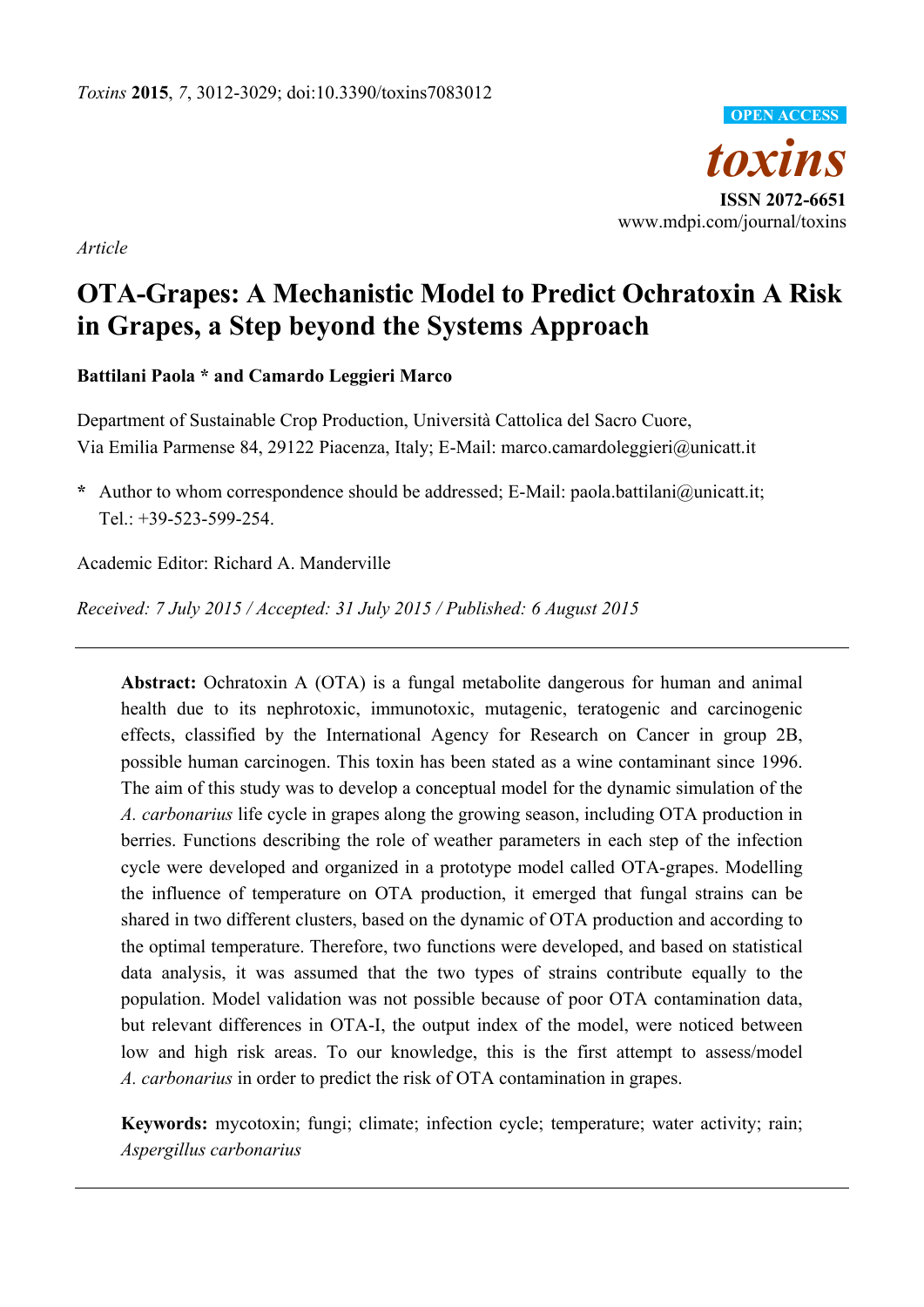## **1. Introduction**

Grapes and their derivatives (grape juice, raisin and wine) are important foodstuff for the human diet, while wine is considered an income commodity [1]. Several diseases can affect grapes during the growing season, causing quantitative and qualitative yield losses, but the menace to human health is actually only associated with fungi belonging to *Aspergillus* section *Nigri* (commonly called black *aspergilli*) and their possible ochratoxin A (OTA) production [2]. These fungi colonize grape berries from setting, with increasing incidence moving towards ripening. Among the species isolated in grapes, those belonging to *A. niger* aggregate (*i.e.*, *A. niger* and *A. tubingensis*) dominate [3,4], but *A. carbonarius* is confirmed as the key one responsible for OTA contamination. In fact, almost 100% of the strains of this fungus are strong OTA producers [5,6], in contrast with 5%–10% reported for the *A. niger* aggregate; besides, they produce lower amounts of the toxin compared to *A. carbonarius* [7,8].

Ochratoxin A is a fungal metabolite dangerous for human and animal health due to its nephrotoxic, immunotoxic, mutagenic, teratogenic and carcinogenic effects [9–11]. It is confirmed to accumulate in kidney [12,13], considered to play a major role in Balkan endemic nephropathy [14,15] and classified by the International Agency for Research on Cancer [16] in group 2B, possible human carcinogen. This toxin has been stated as a wine contaminant since 1996 [17] and confirmed by several surveys after this first report [3]. The range of OTA content in wine produced in Europe from 1996–2008 varied between 0.01 and 3.4 µg/L; the contamination level differed between years and geographic areas of grape origin, with a north-south positive gradient in Europe [3]. Environmental conditions are crucial for black aspergilli growth and OTA production [18], mainly air temperature, rainfall [8] and relative humidity [19]. *Aspergillus carbonarius* grows optimally at 30–35 °C, and the optimal water activity  $(a_w)$  reported varied from 0.93–0.99 with the widest range at 25–30 °C. Regarding OTA production, optimum conditions were stated at 0.95–0.98 *a*w and 15–20 °C or 30–35 °C, depending on the strains, but irrespective of their geographical origin [3,20–23].

The occurrence of OTA in wine may be mitigated by adopting appropriate management strategies in the vineyard [24–26]. The cultural practices considered relevant regard: (i) pest control, mainly *Lobesia botrana* [27–30]; (ii) disease control, *i.e.*, powdery mildew (*Erysiphe necator*, *Oidium tuckeri*) [31–33]; and (iii) chemical and biological control actions towards black *Aspergilli* [32,34,35]. No clear evidence resulted regarding the role of fertilization/irrigation, grape variety and trellising system [24,30,36,37]; they play a role, but a quantitative effect is quite difficult to demonstrate due to their strong inter-relationship [38].

Modelling the complex patho-system *A. carbonarius*-grapes-environment, along the crop growing season, could enable the prediction of ongoing risk of OTA contamination until harvest. This crucial information can support the optimization of grape management, pre- and post-harvest, and the mitigation of OTA content in grapes.

The aim of this study was to develop a conceptual model for the dynamic simulation of the *A. carbonarius* life cycle in grapes along the growing season, OTA production in berries included, following the principles of "system analysis". Functions describing the role of weather parameters in each step of the infection cycle were developed and organized into a prototype model.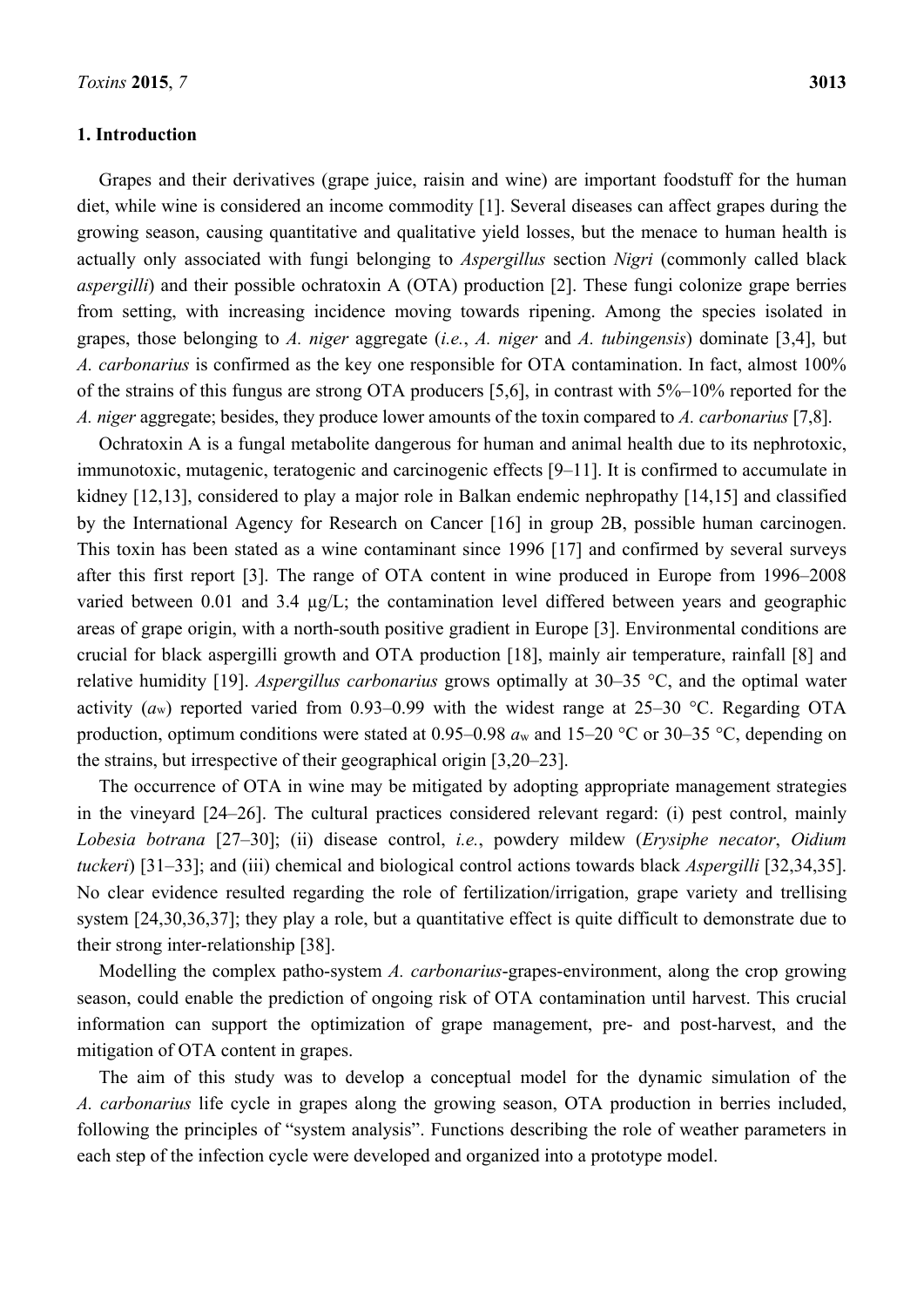# **2. Results**

# *2.1. Prototype Predictive Model OTA-Grapes*

The relational diagram, slightly modified with respect to the first published version [3], is shown in Figure 1. The inoculum source, mainly mycelium overwintering in the soil [39], not quantified in the model (Oi), is the opening state variable; spores produced from this source are air-borne to bunches. The amount of spores disseminated to berries (SoB) is regulated by a dispersal rate (DisR), depending on the temperature (T) and rain (R) regimes. The germination rate (GeR) regulates the amount of spores that can germinate on berries (GSoB), and the growth rate (GR) regulates the growth of germinated spores (GB). Then, the mycelium can follow two infection pathways: it can (i) stay on berries and colonize their skin (CB); or (ii) penetrate and infect berry flesh (IB). The pathway depends on the berries' status (BS), mainly (i) presence/absence of openings in the skin and (ii) grape growth stage [37]. Many factors can determine skin damages, but R during ripening and pest-disease (P&D) presence play a major role. CB and IB are considered for the OTA production index (OTA-I) through a toxin production rate (ToxR). The influence of grape variety has been removed in this version of the relation diagram because of the lack of useful data to develop a proper function; this information is now accounted for by GS.



**Figure 1.** Relational diagram of OTA-grapes (OTA, ochratoxin A) and the predictive model for *Aspergillus carbonarius* growth and ochratoxin A (OTA) production in grapes.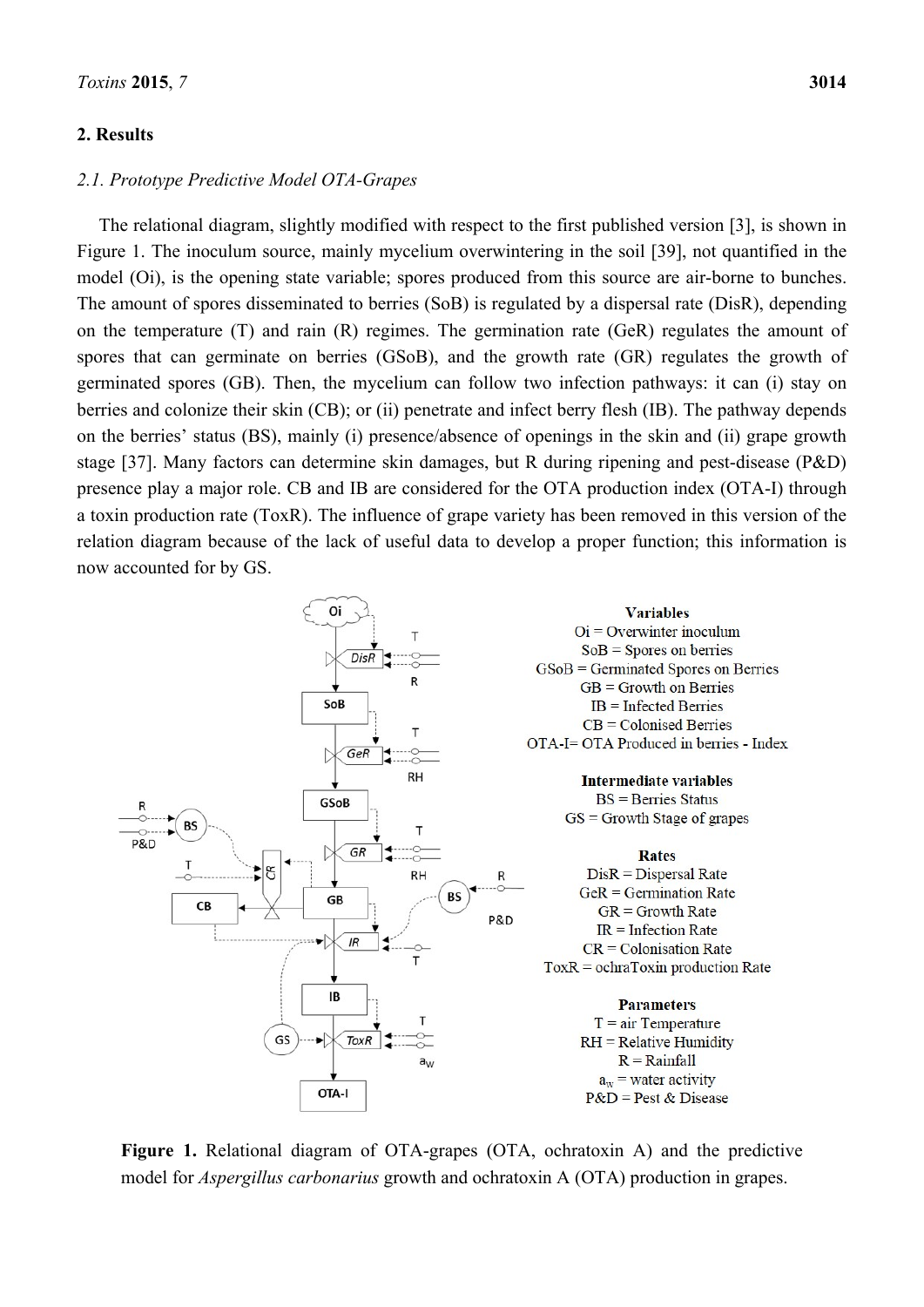## *2.2. Overwintering Inoculum (Oi)*

Spore production depends on the amount of fungal inoculum in soil and ecological conditions. The inoculum was assumed to be naturally available, based on many surveys managed in different vine growing areas signaling black aspergilli on berries at setting [40–42].

Sporulation of *A. carbonarius* was reported to take place with a combination of *T* and relative humidity (RH) equal or higher than 25 °C and 85%, respectively, referring to quantitative data collected for *A. niger* sporulation on onion [43,44]. No quantitative data are available in the literature regarding the sporulation of black aspergilli on grapes in different ecological conditions, but based on the experience with the AFLA-maize model, developed to predict the behavior of *A. flavus* in maize [45], we assumed that spores are available with a combination of *T* and RH equal to or higher than 10 °C and 80%, respectively. This was included as a binomial variable (yes/no answer) in the model.

## *2.3. Spore Dispersal (DisR)*

Dispersal of *A. carbonarius* spores was confirmed to be wind borne by Kazi, Emmett, Nancarow and Clarke [39], but they did not publish quantitative data. Therefore, spore dispersal was included as a binomial variable, too, and it was assumed as not possible on rainy days or with  $RH > 80\%$ , similarly to the statement used in the AFLA-maize model for *A. flavus* [45].

|                 | Variable | <b>Function</b> | Ref.<br>text | Parameters *  |                  |                   |                          |                          |       |                          |               |
|-----------------|----------|-----------------|--------------|---------------|------------------|-------------------|--------------------------|--------------------------|-------|--------------------------|---------------|
| Rate            |          |                 |              | $\mathfrak a$ | $\boldsymbol{b}$ | $\mathcal{C}_{0}$ | $\boldsymbol{x}$         | B                        | $R^2$ | $T_{\min}$               | $T_{\rm max}$ |
| $GeR^{\dagger}$ | T        | <b>Bete</b>     |              | 4.879         | 0.023            | 9.921             | $-$ #                    | ۰                        | 0.98  | 5                        | 45            |
|                 | $a_w$    | Polynomial      |              | $-0.458$      | 89.842           | $-4323.4$         | $\overline{\phantom{0}}$ | $\overline{\phantom{0}}$ |       |                          | ۰             |
| <b>GR</b>       | T        | <b>Bete</b>     |              | 4.692         | 1.277            | 1.899             |                          | $\overline{\phantom{a}}$ | 0.84  | 5                        | 45            |
|                 | $a_w$    | Linear          |              |               | -                | ۰                 | 7.275                    | $-6.257$                 | 0.83  | $\overline{\phantom{0}}$ | ۰             |
| <i>ToxR</i>     | T        | <b>Bete</b>     |              | 2.778         | 0.650            | 2.760             |                          | $\overline{\phantom{a}}$ | 0.54  | 10                       | 37            |
|                 | $T_I$    | <b>Bete</b>     |              | 2.770         | 0.562            | 6.559             |                          | $\overline{\phantom{a}}$ | 0.87  | 10                       | 37            |
|                 | $T_2$    | <b>Bete</b>     |              | 9.915         | 3.201            | 0.588             |                          | $\overline{\phantom{a}}$ | 0.76  | 10                       | 37            |
|                 | $a_w$    | Linear          |              | -             | ۰                | ۰                 | 8.153                    | $-7.135$                 |       |                          | ۰             |

**Table 1.** Summary of the functions used to fit data and to obtain rate variables for each step of the infection cycle of *A. carbonarius* relevant for modelling and the parameters computed.

# Not applicable. † Data published by Camardo Leggieri, Mitchell, Aldred, Battilani and Magan [46].  $* a$ , *b* and *c* are the parameters of the Bete equation; x and  $\beta$  are the parameters of linear regression;  $R^2$  is the coefficient of determination;  $T_{\text{min}}$  and  $T_{\text{max}}$  are the cardinal  $T$  values.

#### *2.4. Germination Rate (GeR)*

Spore germination is mainly influenced by *T* and *a*w. Information available in the literature about this step of the infection cycle [47,48] till recently was poor, but suitable quantitative data on *A. carbonarius* germination on grape flesh and skin and their modelling were recently published [46]. Briefly, conidia germination occurred more rapidly on grape flesh (6 h), followed by grape skin (24 h),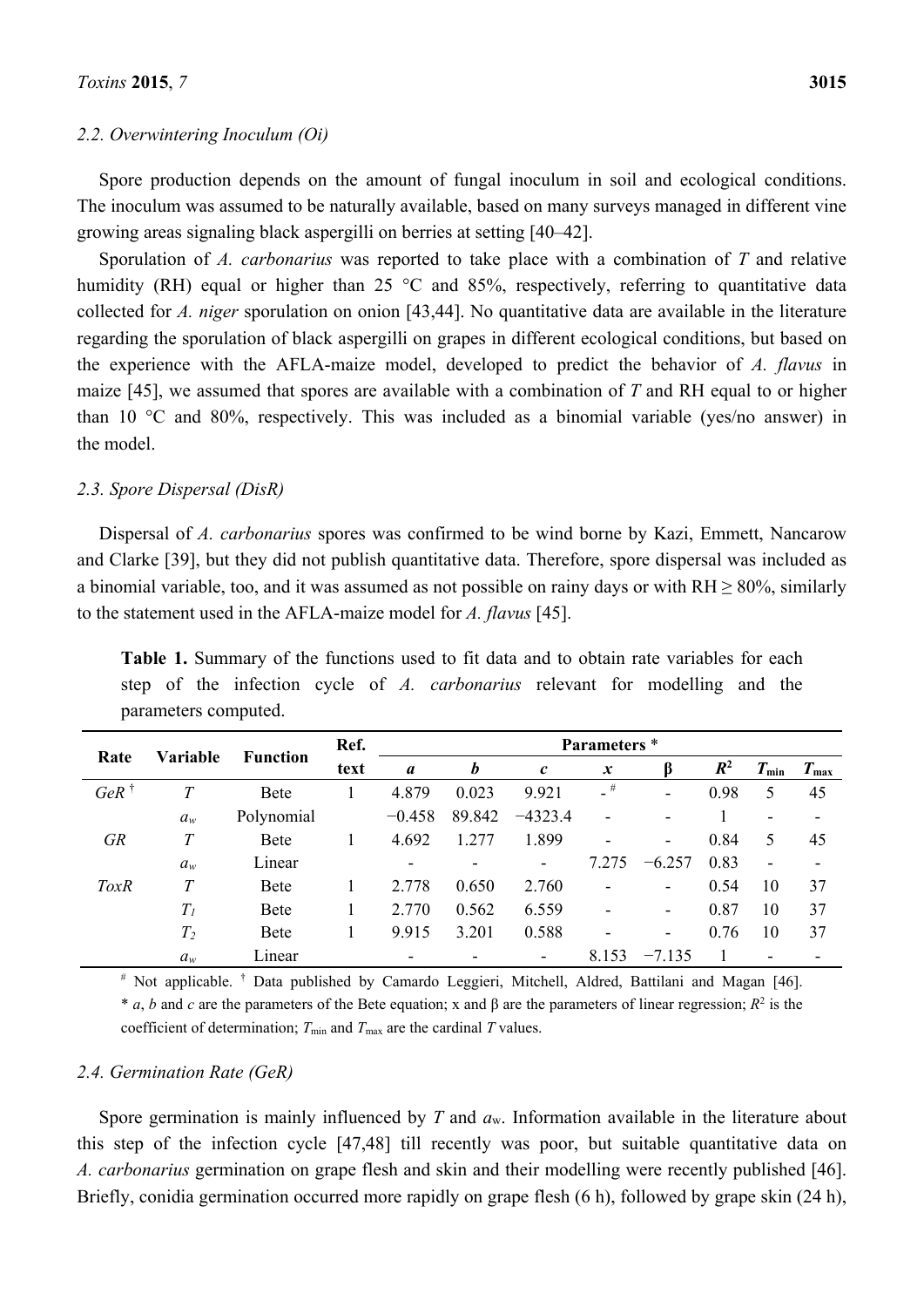# *2.5. Growth Rate (GR)*

The GR of *A. carbonarius* depends on *T* and *a*w.

Based on quantitative data published by several authors, [8,49–52] (Table 2, Figure 2a), GR was computed as a function of *T* using Bete Equation (1) [53].

$$
GR(T) = (a \cdot (Teq)^b \cdot (1 - Teq))^c \tag{1}
$$

where *Teq* is the equivalent of *T*, computed as:

OTA-grapes model developed here (Table 1).

$$
Teq = \frac{(T - T_{min})}{(T_{max} - T_{min})}
$$
\n(2)

*T*<sub>min</sub> and *T*<sub>max</sub>, the cardinal temperatures, are 5 °C and 45 °C, respectively, in this case. Estimated parameters are provided in Table 1.

Regarding *T* (Figure 2a), *Aspergillus carbonarius* growth starts from 10 °C; GR increases up to 25–30 °C (optimal conditions), decreasing at higher *T* values; growth was never observed at 45 °C.

Regarding  $a_w$  (Figure 2b), the best fit of data was obtained with a linear equation. Water activity = 0.88 is the lowest limit for growth, while  $a_w = 0.98{\text -}0.99$  is the optimal condition.

**Table 2.** Symbols included in Figure 2 and Figure 3 for the references, including quantitative data used in this study to run regression analysis and implement equation parameters for growth rate (GR) and ochratoxin production rate (ToxR) reported in Table 1.

| <b>Symbols</b> | <b>Selected paper</b>                                     | <b>GR</b> | <b>ToxR</b> |
|----------------|-----------------------------------------------------------|-----------|-------------|
|                | Astoreca et al. [49]                                      | $\ast$    |             |
|                | Battilani, Giorni and Pietri [8]                          | *         |             |
|                | Belli et al. [50]                                         | *         |             |
| ┿              | Belli et al. [54]                                         |           | *           |
|                | Esteban et al. [55]                                       |           | *           |
|                | Lasram, Oueslati, Valero, Marin, Ghorbel and Sanchis [21] |           | *           |
| ◇              | Leong <i>et al.</i> [51]                                  | *         | $\ast$      |
| ◆              | Romero, Pinto, Patriarca and Vaamonde [22]                |           | *           |
| Ж              | Selouane, Bouya, Lebrihi, Decock and Bouseta [23]         |           | *           |
|                | Spadaro et al. [52]                                       | *         |             |

\* The papers that contributed to developing the functions for growth rate (GR) and ochratoxin production rate (ToxR).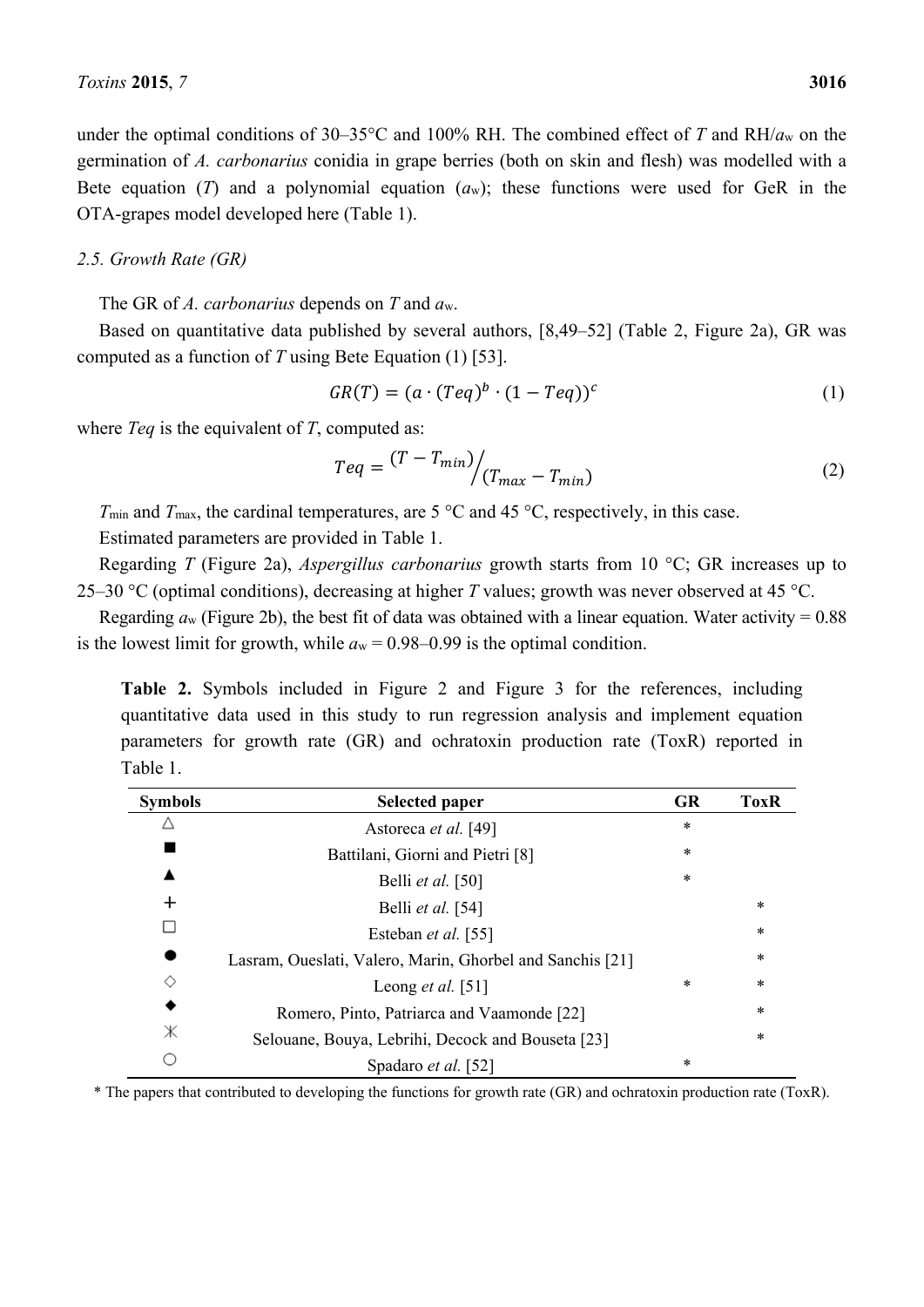

**Figure 2.** Growth rate of *Aspergillus carbonarius* at different regimes of (**a**) temperature (T; 5–40 °C) and (**b**) water activity (*a*w; 0.85–0.99). The symbol reference is reported in Table 1.

# *2.6. Infection Rate (IR)*

Fungal infection strictly depends on berry status. The infective capacity of eight strains of *A. carbonarius* on damaged/undamaged grape berries was considered by Belli *et al.* [56]. Damaged berries resulted in being more susceptible to the infection compared to intact ones. Relative humidity  $\leq 80\%$  resulted in being not conducive for infection; in fact, with RH = 80%, 25% of the studied strains did not infect damaged berries. On un-damaged berries, no infection occurred with RH between 75% and 80%.

Conducive conditions for the infection are computed by IR, taking into account berries status (with/without lesions) and grape growth stage. In fact, *A. carbonarius* infection is promoted when: (i) berries have lesions; (ii) they are close to harvest (late ripening); and (iii) air temperature is around 30 °C and RH ≥ 85% [37,56].

## *2.7. Toxin Production Rate (ToxR)*

Ochratoxin A production at different *T* regimes has been studied by several authors [21–23,53–55] (Table 2).

The Bete equation was chosen to fit all data as a function of  $T$ , to compute Tox $R_T$ , but it resulted in a poor data fitting ( $R^2 = 0.54$ ; Table 1, Figure 3a). Strains with significant difference in optimal *T* were clearly distinguishable in published papers; therefore, data were shared in two groups based on fungal strain behaviors in different *T* regimes. The Bete equation was run for each of the two derived datasets, and  $R^2$  improved significantly for both functions developed ( $R^2 > 0.75$ ; Table 1, Figure 3b–c).

Ochratoxin A production rate in different *a*w regimes (ToxRaw) was successfully fitted by a linear function (Table 1). No OTA production was described at  $a_w$  regimes  $\leq 0.87$  and ToxR<sub>aw</sub> increased from 0.90–0.99, the optimum *a*w for OTA production.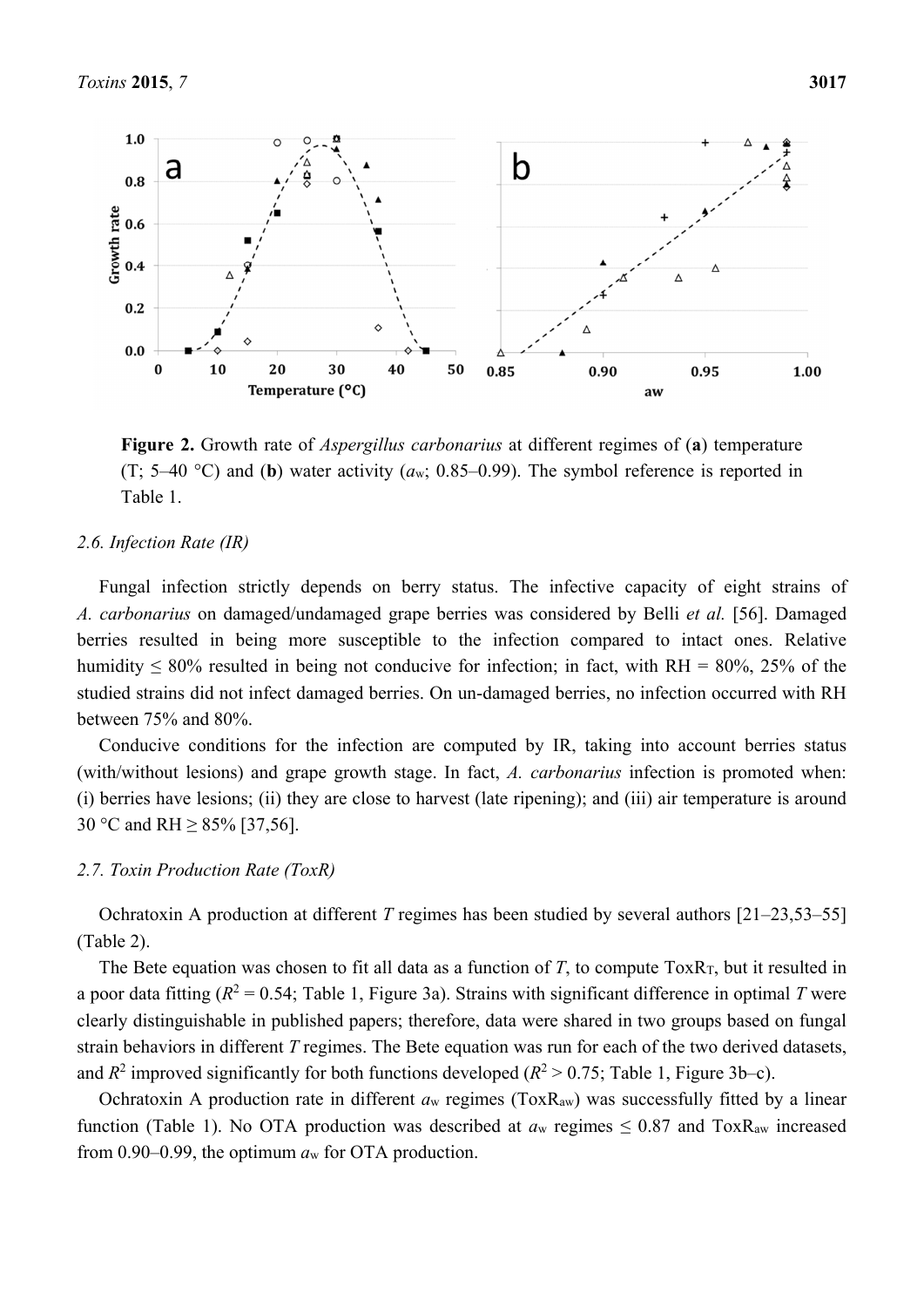

**Figure 3.** OTA production rate (ToxR) for *A. carbonarius* considering: (**a**) all available data; (**b**,**c**) data shared based on the dynamic of OTA production and according to the optimal temperature of different strains (20 and 25 °C, respectively). Symbols refer to data from the literature, and the references are reported in Table 2.

## *2.8. Effect of Weather Data on ToxRT*

In the fungal population naturally present in vineyards, the prevalence of strains belonging to the two groups previously described for toxin production rate  $(ToxR_{T1}$  and  $ToxR_{T2})$  is unknown. Then, data from 48 weather stations (see Materials and Methods for details) were used to compute  $ToxR<sub>T</sub>$ , for the two strain types, giving them a different role. The two functions developed  $(ToxR<sub>T1</sub>$  and ToxR<sub>T2</sub>) were considered to complementarily contribute between 0% and 100% (100% as the global contribution; Table 3). The overall mean for  $ToxR_{T1}$  and  $ToxR_{T2}$  values (output dataset, computed including 48 weather stations and 11 combinations of the two strain types) was 638 and the range of variation was limited, both between years and areas of weather data collection, with a minimum and maximum in 2010 ( $\pm 0.2 \pm 3.1$ ) and in 2011 ( $\pm 15.8 \pm 27.6$ ), respectively.

One-way ANOVA was applied to the output dataset. Significant differences ( $p \le 0.01$ ) were noticed regarding ToxR<sub>T</sub> intra-growing areas and intra-years ( $p \le 0.05$ ) (Table 3). The index obtained with equal contribution of both strain type (50%/50%) was significantly different only from the 0%/100%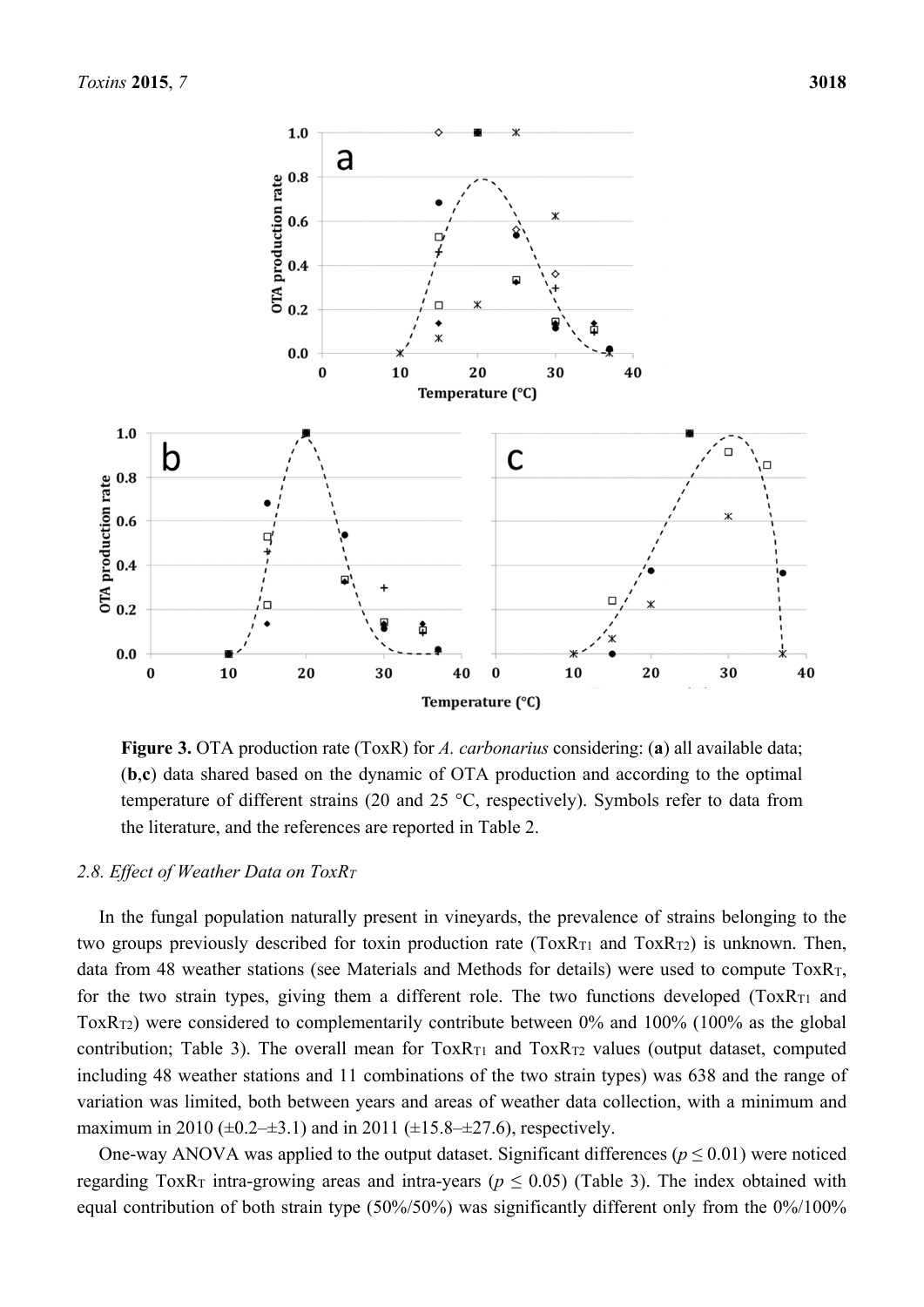and 100%/0% combinations. Therefore, it was assumed as a correct approach to give the same role in the predictive model to the two population types, therefore to the two functions, it being considered impossible to have only one strain type in a grapevine growing area.

**Table 3.** Mean values of ochratoxin A production rate (ToxR<sub>T</sub>) obtained running the two functions',  $ToxR_{T1}$  and  $ToxR_{T2}$  (see Table 1), generated clustering data, based on fungal strain behavior in different *T* regimes, in different complementary proportions ranging from  $0\%-100\%$ .

| $%$ ToxR <sub>T1</sub> | $\%$ ToxR <sub>T2</sub> | Mean Tox $R_T$ * |
|------------------------|-------------------------|------------------|
| $\theta$               | 100                     | 60324a           |
| 10                     | 90                      | 611 84 ab        |
| 20                     | 80                      | $620.44$ ab      |
| 30                     | 70                      | 629.05 ab        |
| 40                     | 60                      | 637.65 ab        |
| 50                     | 50                      | 646 25 h         |
| 60                     | 40                      | 654.86 bc        |
| 70                     | 30                      | 663.46 bc        |
| 80                     | 20                      | 672.06 bc        |
| 90                     | 10                      | 680.66 bc        |
| 100                    | 0                       | 689.27 c         |

\* Different letters means significant differences ( $p \le 0.01$ , obtained with the Tuckey test).

# *2.9. Model Output (OTA-I)*

OTA-grapes was run using as input meteorological data collected in years/georeferenced locations where OTA contamination in grapes was quantified at harvest in previous research studies. In particular, two meteorological stations from the Apulia region, Southern Italy, in 1999 and 2000 [8], and two in the Emilia Romagna region, Northern Italy, in 2012–2013 were selected (Battilani *et al.* [57]). OTA above the EU legal limit was detected in 1999 in Apulia, while it was absent in 2000 [8]. OTA was never detected in Emilia Romagna. OTA-I was high in Apulia, in both years, higher in 1999 compared to 2000, 3819 *versus* 2942, while very low levels were obtained running OTA-grapes in Emilia Romagna, six and eight respectively in 2012 and 2013.

## **3. Discussion**

Ochratoxin A occurrence in grapes and wine has been largely reported after 1996 in several European countries [3]. Surveys agree on the decreasing gradient of OTA incidence and severity from red, rosè and white wines [8,58–60]. Higher contamination is reported for dessert wines, due to the over-maturation/drying of grapes before the wine making process, in agreement with high contamination reported in raisin and currant. In general, grape derivatives produced in South Europe and North Africa are more severely affected by OTA than those from the temperate regions of the middle of Europe [17,61,62].

The proportion of wine in which OTA is detected is high (>50%) in some countries, but the legal limit of 2 µg/L fixed by the EC [63] is rarely exceeded [3]. Therefore, OTA contamination seems a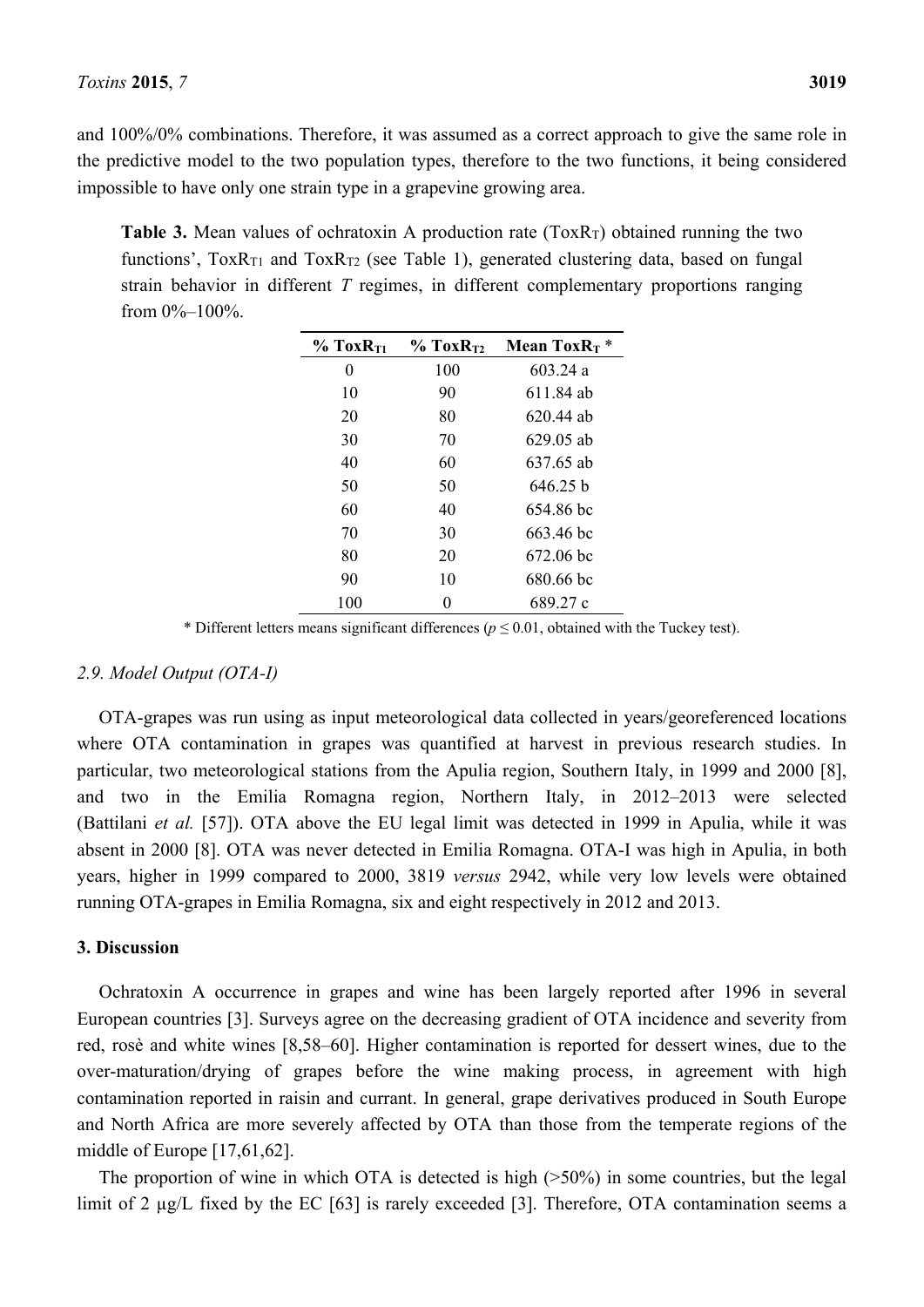problem actually under control, both in conventional and organic farming, in Europe, as confirmed by Comuzzo *et al.* [64], who found OTA below the legal limit in 95% of the 971 wine samples analyzed.

The alarm regarding OTA contamination in wine, launched around the end of the 20th century, is now apparently back, thanks to cropping system actions enforced to improve grapevine wellness, mainly preventing pest and disease damages on berry, including the control of black aspergilli, the optimization of postharvest logistic and of wine making [3,18,29,31,65]. Nevertheless, this is true for well-studied and well-managed grape growing areas, but the modelling approach can also support poorly-studied areas, if meteorological data are available, and this can help in grapevine planning and management, more useful with the extreme climatic events frequently faced in recent years. Global warming has markedly shifted the distribution of temperature variability and extremes and the precipitation patterns with significantly higher frequency of exceptionally unfavorable years for several crops [66]. Therefore, it is very important to organize a predictive system for OTA risk in grapes in order to support all of the operators in the grape chain, including policy makers and risk managers, in their strategic and tactic decisions, especially in climate change scenarios, as recently stressed by Battilani and Camardo Leggieri [67] for aflatoxin in maize.

*Aspergillus carbonarius* is the key fungus for OTA production in grapes; it is commonly present in vineyards [58,68,69], but relevant OTA contamination is quite rare [3]. Therefore, OTA-grapes, the predictive model developed in this study, focused on *A. carbonarius* to support the prediction of OTA risk in year/area combinations. To our knowledge, this is the first attempt to assess/model the role of *A. carbonarius* strains in order to optimally represent what happens in reality, which is the principal aim of predictive modelling [70,71]. Empirical models were developed to describe the influence of *T*, *a*w and growing medium on specific steps of the infection cycle [21,46,72–76]. They were a very good support for our modelling; suitable equations were developed to describe rate variables, with  $R^2 \ge 0.83$ in all of the equations included in OTA-grapes.

In our study, working on the OTA production rate as a function of T, it emerged that fungal strains can be shared in two different clusters, based on the dynamics and the optimum of OTA production as a function of T. This is in agreement with several molecular studies that underlined the great biodiversity of *A. carbonarius* strains, often unrelated to isolation area and harvest year [21,22,77,78]. The OTA production rate could be considered a potential weakness of the model; in fact, realizing the relevant diversity between strains in OTA production dynamic and it being impossible to know the composition of natural *A. carbonarius* populations, the statistical approach was used, and an equal contribution of the two strain clusters to OTA synthesis was assumed. Besides, quantitative data available were all obtained *in vitro* on artificial media, and this could face differences when berries are considered as the growing medium, an issue stressed also for AFLA-maize [45]. Nevertheless, we consider the approach appropriate, the interest being focused on predicting the level of risk, not the amount of OTA content in berries, in agreement with the common opinion that the latter is almost impossible to predict.

The reduction of *A. carbonarius* population in vineyards could be successfully achieved by control measures, which focus on the application of chemical/biological fungicides [65,79]. Chemical formulates, such as Azoxystrobin, Dinocap, Chorus and Switch, have been tested for their efficacy for preventing OTA accumulation in grapes with successful results [34,79]. In view of avoiding the use of fungicides when unnecessary and to face integrated pest management (IPM), actually mandatory in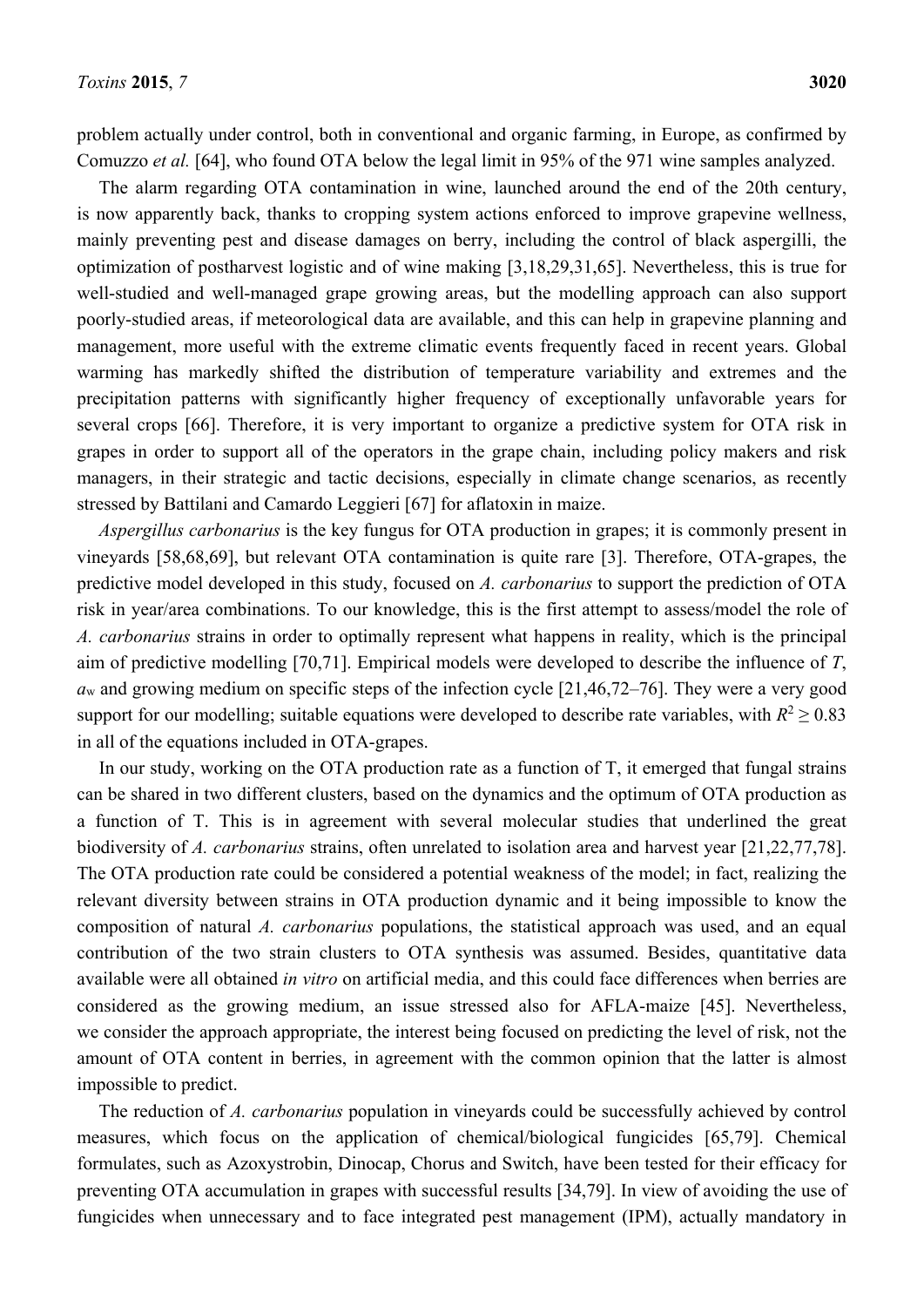Europe [80], OTA-grapes increased the patho-system understanding [81], and it could be a good support for stakeholders in the grape chain being able to give a daily prediction on the level of risk in different areas and years.

Model validation, the final mandatory step to release reliable predictions, can be generally summarized as the comparison between model predictions and real observations of a certain phenomenon, e.g., disease outbreak, disease incidence or OTA contamination in grapes, in this case to check their agreement. Model validation requires a consistent set of field data on the modelled phenomenon, possibly shared above and below a reference threshold, the legal limit in this case. Unfortunately, most of the available data reports OTA contamination below the legal limit; then, the definition of a probability function for OTA contamination was not possible. In our study, we observed a certain level of agreement between OTA-grapes predictions/output (OTA-I) and OTA level detected in the field, for the vineyards considered. In fact, as reported in the Results section, OTA-I was greater for OTA-contaminated grapes. This is an encouraging result, even if not yet supported by a consistent validation.

In conclusion, OTA-grapes, even if not yet validated, represents a step beyond the systems approach. Predictive mycology is useful to assess fungal growth and, therefore, mycotoxin contamination in food products [82], and it should receive more attention to improve food safety [75,83]. It must be kept in mind that model predictions, even if reliable, will never be 100% correct. Therefore, supporting tools, like rapid diagnostics applied at harvest [84], paired with risk prediction, should make model support to farmers more robust [67].

# **4. Material and Methods**

This study followed the approach previously described for AFLA-maize, a predictive model for *Aspergillus flavus* in maize, another important mycotoxin-producing fungus with a wide range of potential hosts [45]. All quantitative data available in the literature regarding the *A. carbonarius*-grape patho-system were considered.

## *4.1. Literature Search*

Following the protocol developed by Okoli and Schabram [85], published papers that contain quantitative data for the patho-system of interest were retrieved. The papers had to comply with the following criteria, to be used for model development: (i) containing original data on the ecology or epidemiology of *A. carbonarius* (preferably, but not exclusively, the interaction with the host crop); and (ii) be published in peer-reviewed journals or proceedings of top level congresses. The literature search was carried out in the CAB Abstract database (http://www.cabdirect.org). All papers were reviewed, and in case they met the eligibility criteria, quantitative data reported were collected in a proper database.

## *4.2. Model Development*

The relational diagram developed by Battilani and Silva [3] was considered, slightly modified, to develop the prototype predictive model named OTA-grapes (Figure 1).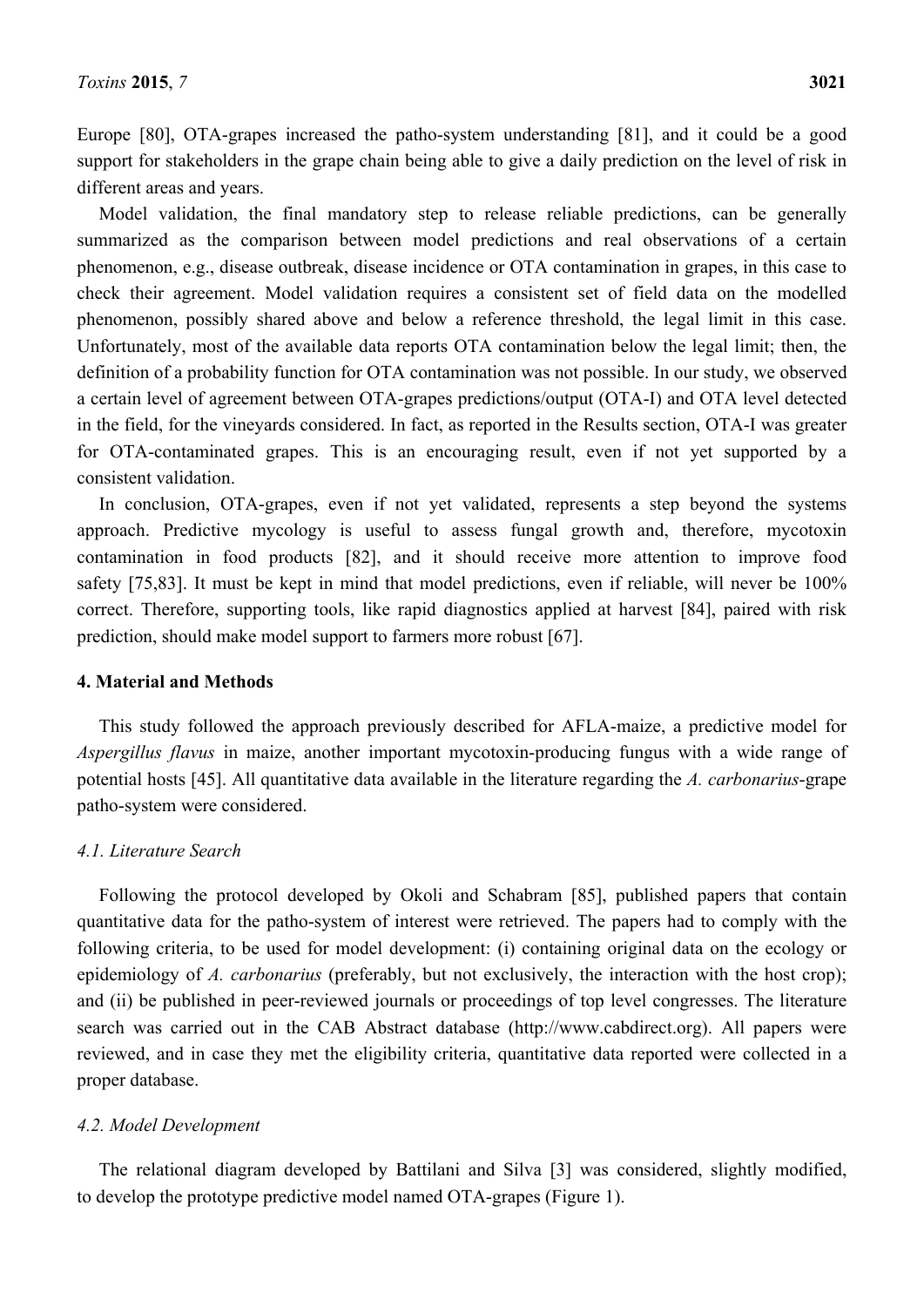Briefly, in the relational diagram [86], the status of the fungus at a certain time is represented by boxes, intended as state variables (Oi, SoB, GSoB, GB, CB, IB and OTA-I); clouds are used when it is not possible to quantify the state variable, commonly the overwintering inoculum (*i.e.*, Oi, Figure 1). The flow from one state to the following is driven by constants/parameters (T, R, RH, *a*w, P&D) or intermediate variables (BS and GS), essentially derived from weather or crop data. Rate variables are represented by "valves" (DisR, GeR, GR, IB, CR, ToxR). They are described by mathematical functions, and the output is reported on a 0–1 scale, with 1 intended as the rate occurring at optimal conditions; the flow to the next stage is stopped due to limiting conditions when the rate is 0.

The linear or the non-linear regression procedure of the statistical package PASW statistics (Ver. 21, 2012) was used to develop mathematical functions to be used for all rate variables included in the relational diagram. Functions were finally linked in a coherent mathematical framework to calculate the output, *i.e.*, the OTA cumulative index (OTA-I).

## *4.3. Grape Growth Stage Model*

The intermediate variable GS (= crop growth stage) is a crucial component of the predictive model. A sub-model able to predict grape growth stages based on normal heat hours (NHH) summation was considered; it was developed for several grape varieties by Mariani *et al.* [87] and validated in Italy by Cola *et al.* [88] with good results. NHH are hours weighted (in the scale 0–1) on plant activity *T* range (*T*<sub>min</sub> and *T*<sub>max</sub>) and optimal *T* (*T*<sub>opt</sub>).

The growth stages considered in OTA-grapes were BBCH 71, 75, 81, 85 and 89 [89], intended respectively, as fruit set, berries pea-sized, beginning of ripening/veraison, softening of berries and berry ripe (harvest time).

#### *4.4. OTA-Grapes Data Input and Output*

Hourly data on air temperature (*T*, °C) and relative humidity (*RH*, %) and rain (*R*, mm) are the mandatory data input. Data from 1 January are requested for crop phenology modelling; when early veraison is reached, the *A. carbonarius* predictive model starts. Model running continues till berries are ripe, computing OTA-I on a daily base; it accumulates in time, and this accumulated value is the output of the OTA-grapes predictive model.

#### *4.5. Meteorological Data*

Hourly data on T, RH and R along grape growing season, available from previous studies, were considered. Eight meteorological stations placed in the Emilia Romagna region (Northern Italy) in 6 years 2006–2011 were used to test the effect of weather data on  $ToxR_{T,T1,T2}$ .

Two stations from the Apulia region, Southern Italy, in 1999 and 2000 [8], and 2 in the Emilia Romagna region, Northern Italy, in 2012–2013 were selected due to the availability of data on OTA contamination in grapevines grown close to the stations. They were used to validate the OTA-grapes model.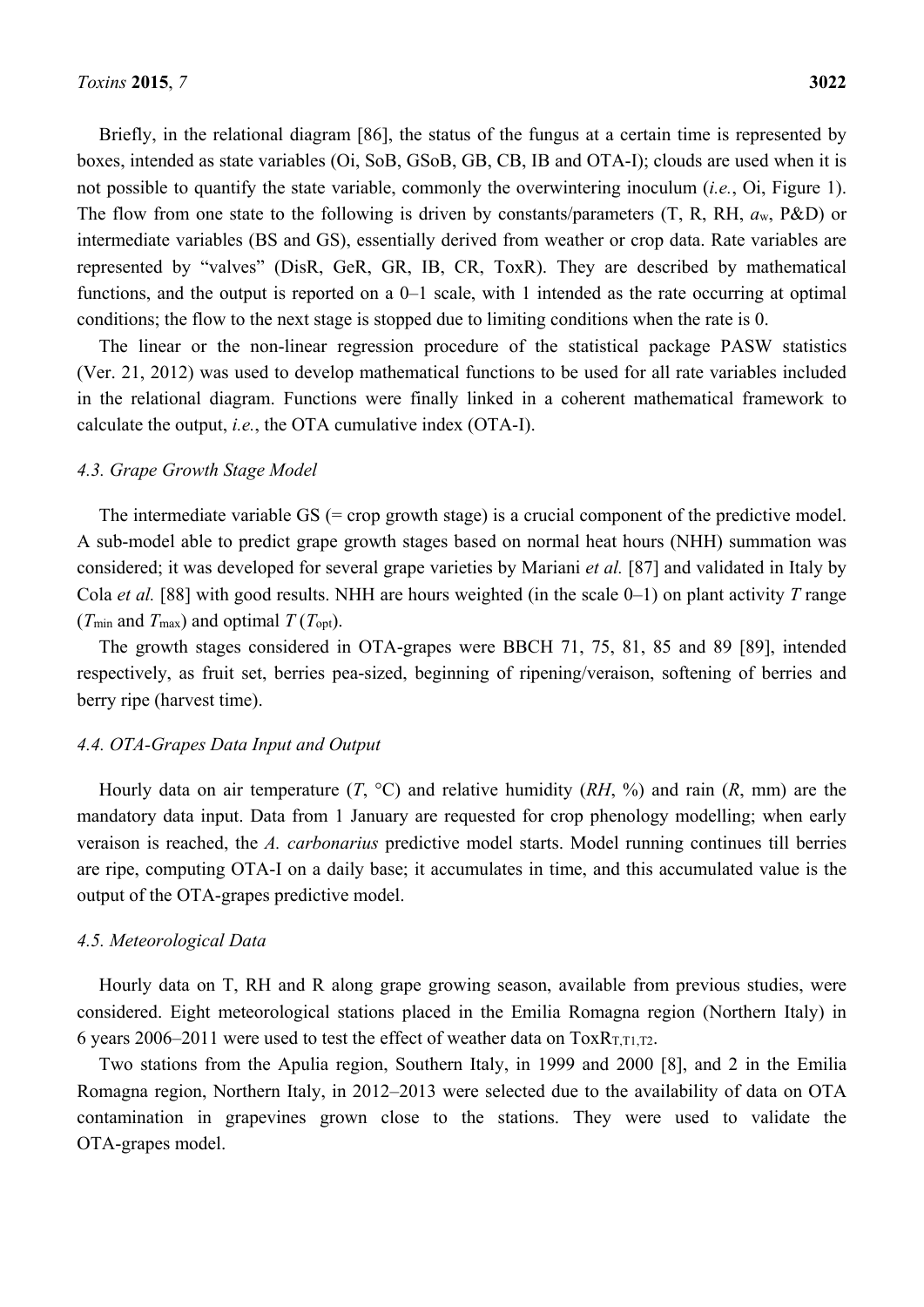## *4.6. Effect of Weather Data on ToxRT*

Two functions were developed for the rate variable  $T_0 \propto R_T$  in different *T* regimes to describe 2 groups of *A. carbonarius* strains based on their behavior in different *T* regimes (ToxR<sub>T1</sub> and ToxR<sub>T2</sub>) for optimal *T* at 20 and 25 °C, respectively). The 2 functions were run for all 48 weather stations selected in Emilia Romagna in the period 1 August–15 September, approximately between early veraison and ripening for grapes in the growing area considered, for all 6 years.

The output values obtained for the 2 functions, in each weather station and year, were combined giving to each ToxR<sub>T</sub> a contribution changing from  $0\%$ –100%, with a step of 10%. The aim was to simulate a different role of the 2 types of strains. Eleven ToxR<sub>T</sub> values were therefore obtained for each station and year, 528 values in total. One-way ANOVA was run with these data using alternatively year and weather station as factor and replicate; the Tukey test was applied to highlight significant differences between means.

## *4.7. Preliminary OTA-Grapes Validation*

The model was validated using data from 4 natural epidemics recorded in two grape-growing regions of Italy in four years (1999, 2000, 2012, 2013). Two vineyards were monitored in Apulia in 1999 and 2000, and they included the only data available from previous research activities, regarding OTA contamination in Italy above the EU legal limit. Forty vineyards were sampled in Emilia Romagna in 2012 and 2013; OTA was never detected in these vineyards.

#### **Acknowledgments**

Work supported by EC KBBE2007-222690-2 MYCORED. Marco Camardo Leggieri carried out this work within the PhD School "Agrisystem" of the Univeristà Cattolica del Sacro Cuore (Italy). The authors acknowledge Luca di Sepio for his contribution in database building.

The authors acknowledge ASSOCODIPUGLIA (Associazione Regionale dei Consorzi di Difesa della Puglia) for providing meteorological data and Consorzio Fitosanitario di Reggio Emilia for providing phenology and OTA contamination data, as well as ARPA Emilia Romagna for providing meteorological data for this region.

## **Author Contributions**

P.B. conceived of and designed the model development. M.C.L. analyzed the data. P.B. and M.C.L. discussed and optimized the data analysis. P.B. and M.C.L. wrote the paper.

# **Conflicts of Interest**

The authors declare no conflict of interest.

## **References**

1. Pappalardo, G.; Scienza, A.; Vindigni, G.; D'Amico, M. Profitability of wine grape growing in the EU member states. *J*. *Wine Res*. **2013**, *24*, 59–76.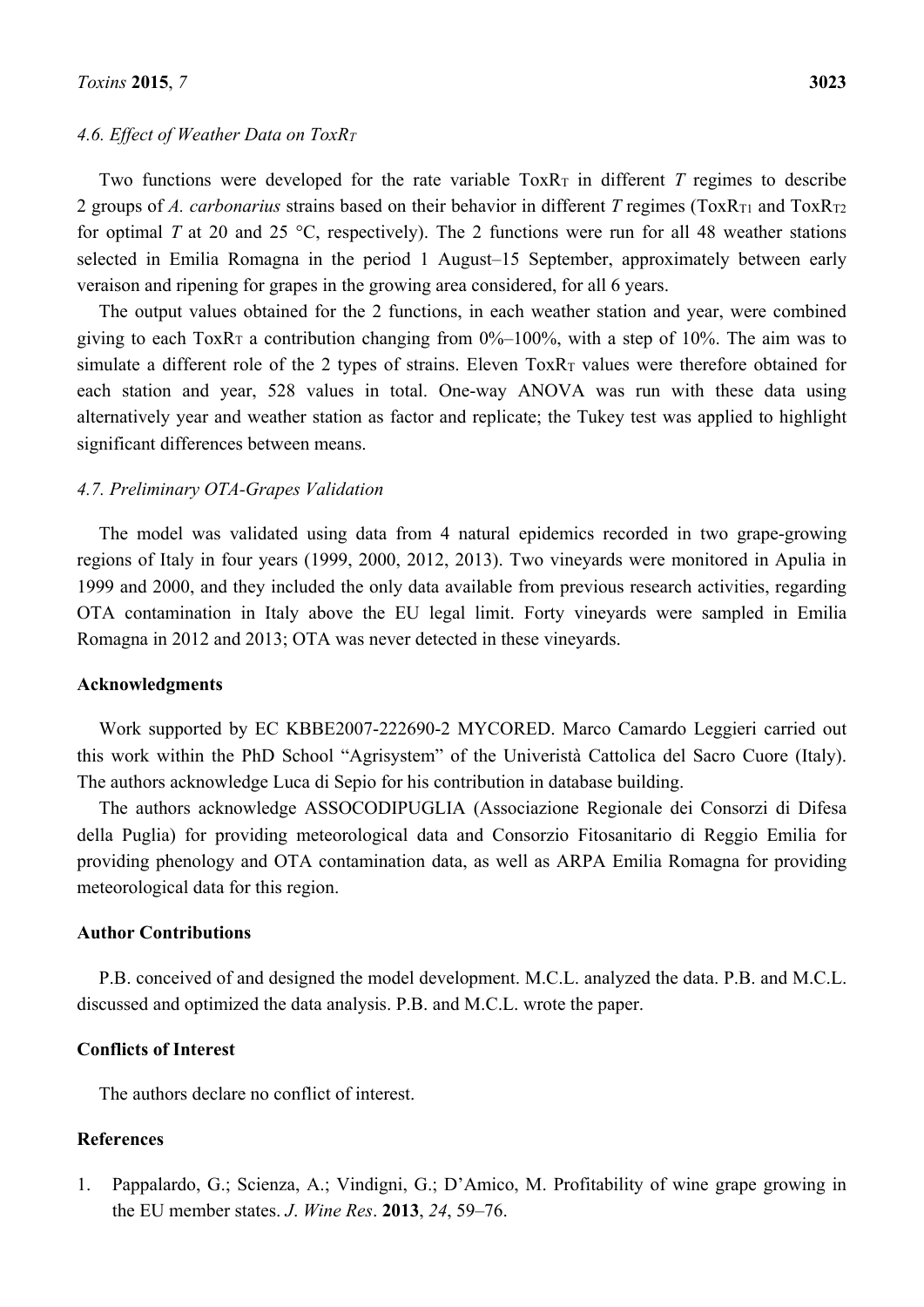- 2. Battilani, P.; Pietri, A. Ochratoxin A in grapes and wine. *Eur*. *J*. *Plant Pathol*. **2002**, *108*, 639–643.
- 3. Battilani, P.; Silva, A. Controlling ochratoxin A in the vineyard and winery. In *Managing Wine Quality. Volume 1: Viticulture and Wine Quality*, Reynold, A., Ed.; Woodhead Publishing in Food Science: Cambridge, UK, 2010; pp. 515–546.
- 4. Barberis, M.G.; Merlera, G.G.; Reynoso, M.M.; Chulze, S.N.; Torres, A.M. Factors affecting distribution and abundance of *Aspergillus* section *Nigri* in vineyard soils from grapevine growing regions of Argentina. *J. Sci. Food Agric*. **2014**, *94*, 3001–3007.
- 5. Cabanes, F.J.; Bragulat, M.R.; Castella, G. Characterization of nonochratoxigenic strains of *Aspergillus carbonarius* from grapes. *Food Microbiol*. **2013**, *36*, 135–141.
- 6. Heenan, C.N.; Shaw, K.J.; Pitt, J.I. Ochratoxin A production by *Aspergillus carbonarius* and *A. niger* isolates and detection using coconut cream agar. *J. Food Mycol.* **1998**, *1*, 67–72.
- 7. Bau, M.; Castella, G.; Bragulat, M.R.; Cabanes, F.J. Rflp characterization of *Aspergillus niger* aggregate species from grapes from Europe and Israel. *Int. J. Food Microbiol.* **2006**, *111*, 18–21.
- 8. Battilani, P.; Giorni, P.; Pietri, A. Epidemiology of toxin-producing fungi and ochratoxin A occurrence in grape. *Eur. J. Plant Pathol.* **2003**, *109*, 715–722.
- 9. Kuiper-Goodman, T. Risk assessment of ochratoxin A: An update. *Food Addit. Contam.* **1996**, *13*, 53–57.
- 10. Petzinger, E.; Ziegler, K. Ochratoxin A from a toxicological perspective. *J. Vet. Pharmacol. Ther.*  **2000**, *23*, 91–98.
- 11. Walker, R. *Risk Assessment of Ochratoxin: Current Views of the European Scientific Committee on Food, the Jecfa and the Codex Committee on Food Additives and Contaminants*; Advances in experimental medicine and biology volume 504; Mycotoxins and food safety Kluwer Academic Publishers: Dordrecht, The Netherlands, 2000; pp. 249–255.
- 12. Gareis, M.; Rosner, H.; Ehrhardt, S. Blood serum levels of ochratoxin A and nutrition habits. *Archiv. Fur. Lebensm.* **2000**, *51*, 108–110.
- 13. Gareis, M.; Wolff, J.; Bresch, H.; Engel, G.; Rosner, H.; Majerus, P.; Scheuer, R.; Cholmakow-Bodechtel, C. The german ochratoxin A project: Contamination of foods and consumer exposure. *Mycotoxins* **2001**, *51*, 31–35.
- 14. Marquardt, R.R.; Frohlich, A.A. A review of recent advances in understanding ochratoxicosis. *J. Anim. Sci.* **1992**, *70*, 3968–3988.
- 15. Clark, H.A.; Snedeker, S.M. Ochratoxin A: Its cancer risk and potential for exposure. *J. Toxicol. Environ. Health.* **2006**, *9*, 265–296.
- 16. Interantional Agency for Research on Cancer (IARC)*. Monographs on the Evaluation of Carcinogenic Risks to Humans. Some Naturally Occurring Substances: Food Items and Constituents, Heterocyclic Aromatic Amines and Mycotoxins*; IARC: Lyon, France, 1993.
- 17. Zimmerli, B.; Dick, R. Ochratoxin A in table wine and grape-juice: Occurrence and risk assessment. *Food Addit. Contam.* **1996**, *13*, 655–668.
- 18. Battilani, P. *Prevention of Ochratoxin A in Grapes and Wine*; Leslie, J.F., Bandyopadhyay, R., Visconti, A., Eds.; Mycotoxins CABI: Wallingford, CT, USA, 2008; pp. 245–256.
- 19. Belli, N.; Mitchell, D.; Marin, S.; Alegre, I.; Ramos, A.J.; Naresh, M.; Sanchis, V. Ochratoxin A-producing fungi in spanish wine grapes and their relationship with meteorological conditions. *Eur. J. Plant Pathol.* **2005**, *113*, 233–239.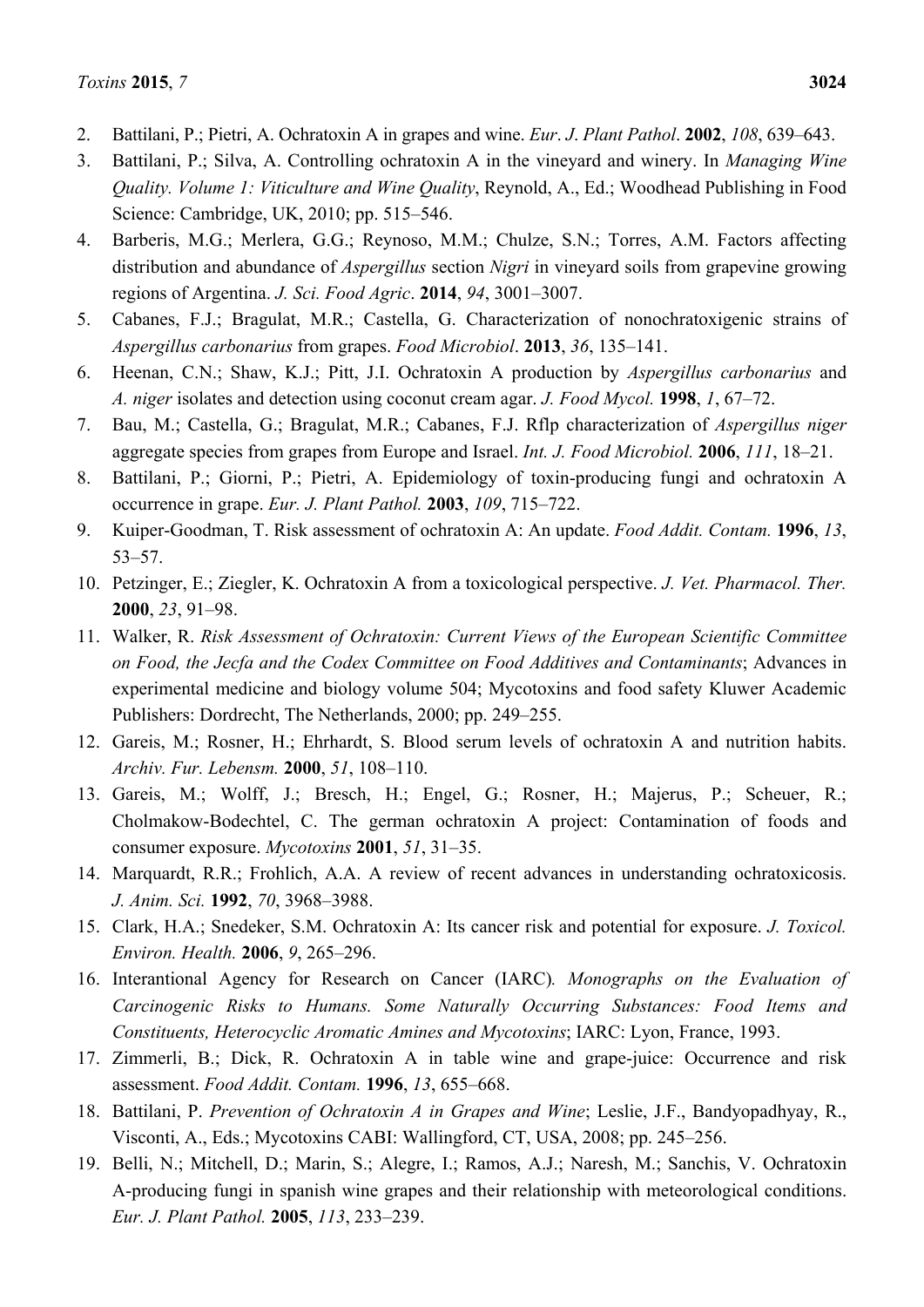- 20. Esteban, A.; Abarca, M.L.; Bragulat, M.R.; Cabanes, F.J. Effect of water activity on ochratoxin A production by *Aspergillus niger* aggregate species. *Int. J. Food Microbiol.* **2006**, *108*, 188–195.
- 21. Lasram, S.; Oueslati, S.; Valero, A.; Marin, S.; Ghorbel, A.; Sanchis, V. Water activity and temperature effects on fungal growth and ochratoxin A production by ochratoxigenic *Aspergillus carbonarius* isolated from tunisian grapes. *J. Food Sci.* **2010**, *75*, M89–M97.
- 22. Romero, S.M.; Pinto, V.F.; Patriarca, A.; Vaamonde, G. Ochratoxin A production by a mixed inoculum of *Aspergillus carbonarius* at different conditions of water activity and temperature. *Int. J. Food Microbiol.* **2010**, *140*, 277–281.
- 23. Selouane, A.; Bouya, D.; Lebrihi, A.; Decock, C.; Bouseta, A. Impact of some environmental factors on growth and production of ochratoxin a of/by *Aspergillus tubingensis*, *A. niger*, and *A. carbonarius* isolated from moroccan grapes. *J. Microbiol.* **2009**, *47*, 411–419.
- 24. Rosseau, J.; Blateyron, L. Ochratoxin A in wines: No curative solution in wine, priority in the vineyard sanitary management. *Rev. Oenol. Fr.* **2002**, *29*, 14–16.
- 25. Sage, L.; Garon, D.; Seigle-Murandi, F. Fungal microflora and ochratoxin A risk in French vineyards. *J. Agric. Food Chem.* **2004**, *52*, 5764–5768.
- 26. Battilani, P.; Barbano, C.; Marin, S.; Sanchis, V.; Kozakiewicz, Z.; Magan, N. Mapping of *Aspergillus* section *nigri* in Southern Europe and Israel based on geostatistical analysis. *Int. J. Food Microbiol.* **2006**, *111*, S72–S82.
- 27. Cozzi, G.; Haidukowski, M.; Perrone, G.; Visconti, A.; Logrieco, A.F. Influence of *Lobesia botrana* field control on black aspergilli rot and ochratoxin A contamination in grapes. *J. Food Prot.* **2009**, *72*, 894–897.
- 28. Cozzi, G.; Pascale, M.; Perrone, G.; Visconti, A.; Logrieco, A. Effect of *Lobesia botrana* damages on black *Aspergilli* rot and ochratoxin a content in grapes. *Int. J. Food Microbiol.* **2006**, *111*, S88–S92.
- 29. Cozzi, G.; Somma, S.; Haidukowski, M.; Logrieco, A.F. Ochratoxin A management in vineyards by *Lobesia botrana* biocontrol. *Toxins* **2013**, *5*, 49–59.
- 30. Chiotta, M.L.; Ponsone, M.L.; Torres, A.M.; Combina, M.; Chulze, S.N. Influence of *Planococcus ficus* on *Aspergillus* section *nigri* and ochratoxin A incidence in vineyards from Argentina. *Lett. Appl. Microbiol.* **2010**, *51*, 212–219.
- 31. Minguez, S.; Cantus, J.M.; Pons, A.; Margot, P.; Cabanes, F.X.; Masque, C.; Accensi, F.; Elorduy, X.; Giralt, L.L.; Vilavella, M.; *et al.* Influence of the fungus control strategy in the vineyard on the presence of ochratoxin A in the wine. *Bull. l'OIV* **2004**, *77*, 821–831.
- 32. Hocking, A.D.; Leong, S.L.L.; Kazi, B.A.; Emmett, R.W.; Scott, E.S. Fungi and mycotoxins in vineyards and grape products. *Int. J. Food Microbiol.* **2007**, *119*, 84–88.
- 33. Cozzi, G.; Paciolla, C.; Haidukowski, M.; de Leonardis, S.; Mule, G.; Logrieco, A. Increase of fumonisin B2 and ochratoxin A production by black *Aspergillus* species and oxidative stress in grape berries damaged by powdery mildew. *J. Food Prot.* **2013**, *76*, 2031–2036.
- 34. Tjamos, S.E.; Antoniou, P.P.; Kazantzidou, A.; Antonopoulos, D.F.; Papageorgiou, I.; Tjamos, E.C. *Aspergillus niger* and *Aspergillus carbonarius* in corinth raisin and wine-producing vineyards in Greece: Population composition, ochratoxin a production and chemical control. *J. Phytopathol.*  **2004**, *152*, 250–255.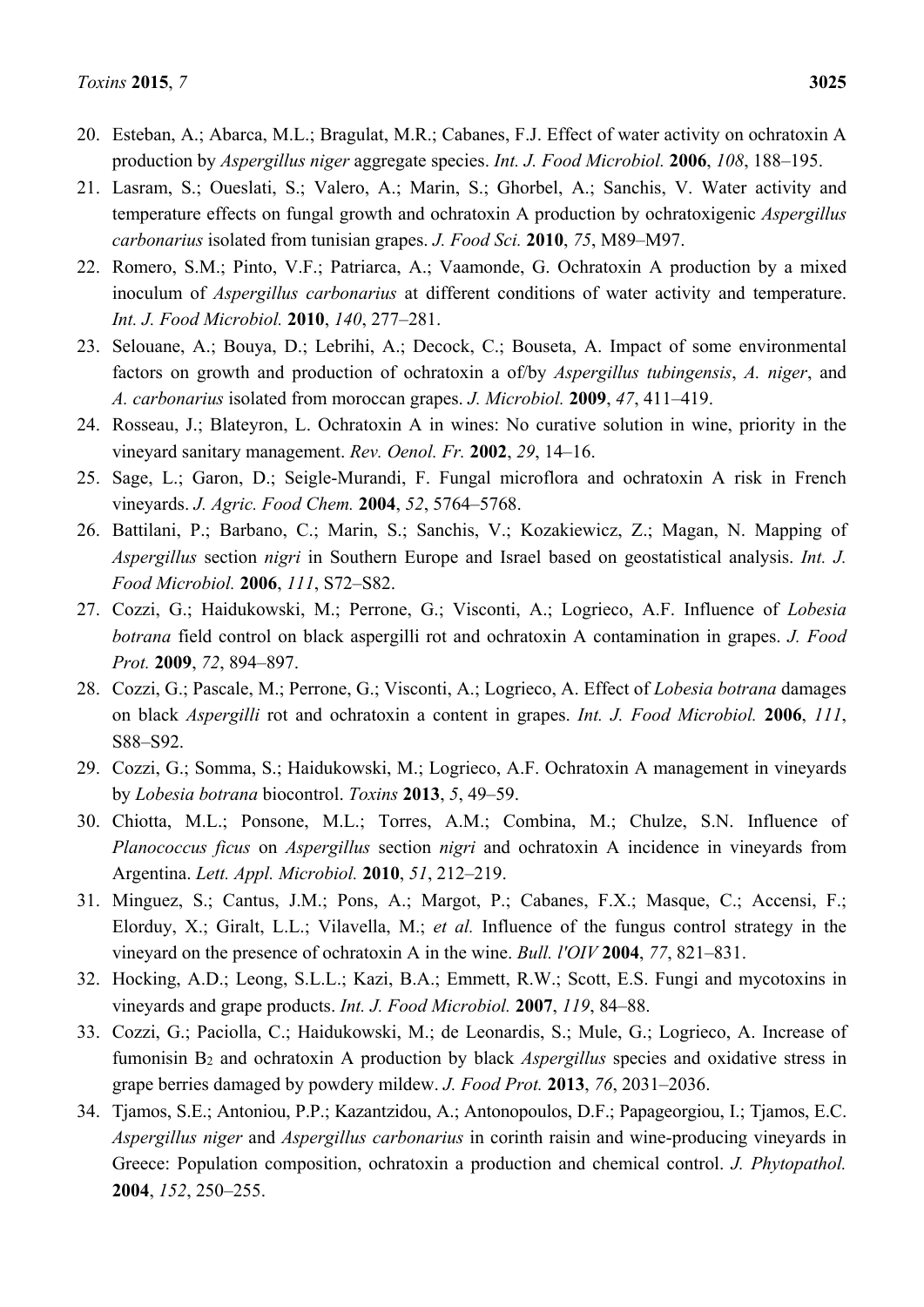- 35. Bleve, G.; Grieco, F.; Cozzi, G.; Logrieco, A.; Visconti, A. Isolation of epiphytic yeasts with potential for biocontrol of *Aspergillus carbonarius* and *A. niger* on grape. *Int. J. Food Microbiol.* **2006**, *108*, 204–209.
- 36. Battilani, P.; Pietri, A.; Silva, A.; Giorni, P. Critical control points for ochratoxin A control in the grape-wine chain. *J. Plant Pathol.* **2003**, *85*, 285.
- 37. Battilani, P.; Logrieco, A.; Giorni, P.; Cozzi, G.; Bertuzzi, T.; Pietri, A. Ochratoxin A production by *Aspergillus carbonarius* on some grape varieties grown in italy. *J. Sci. Food Agric.* **2004**, *84*, 1736–1740.
- 38. Covarelli, L.; Beccari, G.; Marini, A.; Tosi, L. A review on the occurrence and control of ochratoxigenic fungal species and ochratoxin A in dehydrated grapes, non-fortified dessert wines and dried vine fruit in the mediterranean area. *Food Control* **2012**, *26*, 347–356.
- 39. Kazi, B.A.; Emmett, R.W.; Nancarow, N.; Clarke, K. Incidence of *Aspergillus carbonarius* in australian vineyards. In Proceeding of the 3rd Australian Soil-born Symposium, Adelaide, Australia, 18–19 March 2004; pp. 75–76.
- 40. Battilani, P.; Giorni, P.; Bertuzzi, T.; Formenti, S.; Pietri, A. Black *Aspergilli* and ochratoxin A in grapes in Italy. *Int. J. Food Microbiol.* **2006**, *111*, 53–60.
- 41. Leong, S.; Hocking, A.D.; Pitt, J.I. Occurrence of fruit rot fungi (*Aspergillus* section *nigri*) on some drying varieties of irrigated grapes. *Aust. J. Grape Wine Res.* **2004**, *10*, 83–88.
- 42. Leong, S.L.; Hocking, A.D.; Pitt, J.I.; Kazi, B.A.; Emmett, R.W.; Scott, E.S. Australian research on ochratoxigenic fungi and ochratoxin A. *Int. J. Food Microbiol.* **2006**, *111*, S10–S17.
- 43. El-Nagerabi, S.A.F.; Ahmed, A.H.M. Storability of onion bulbs contaminated by *Aspergillus niger* mold. *Phytoparasitica* **2003**, *31*, 515–523.
- 44. Ko, S.-S.; Huang, J.-W.; Wang, J.-F.; Shanmugasundaram, S.; Chang, W.-N. Evaluation of onion cultivars for resistance to *Aspergillus niger*, the causal agent of black mold. *Am. Soc. Hortic. Sci.*  **2002**, *127*, 697–702.
- 45. Battilani, P.; Camardo Leggieri, M.; Rossi, V.; Giorni, P. Afla-maize, a mechanistic model for A*spergillus flavus* infection and aflatoxin B1 contamination in maize. *Comput. Electron. Agric.*  **2013**, *94*, 38–46.
- 46. Camardo Leggieri, M.; Mitchell, D.; Aldred, D.; Battilani, P.; Magan, N. Hydro- and thermotimes for conidial germination kinetics of the ochratoxigenic species *Aspergillus carbonarius in vitro*, on grape skin and grape flesh. *Fungal Biol.* **2014**, *118*, 996–1003.
- 47. Dantigny, P.; Marin, S.; Beyer, M.; Magan, N. Mould germination: Data treatment and modelling. *Int. J. Food Microbiol.* **2007**, *114*, 17–24.
- 48. Nanguy, S.P.M.; Perrier-Cornet, J.M.; Bensoussan, M.; Dantigny, P. Impact of water activity of diverse media on spore germination of *Aspergillus* and *Penicillium* species. *Int. J. Food Microbiol.*  **2010**, *142*, 273–276.
- 49. Astoreca, A.; Magnoli, C.; Ramirez, M.L.; Combina, M.; Dalcero, A. Water activity and temperature effects on growth of *Aspergillus niger*, *A. awamori* and *A. carbonarius* isolated from different substrates in Argentina. *Int. J. Food Microbiol.* **2007**, *119*, 314–318.
- 50. Belli, N.; Marin, S.; Sanchis, V.; Ramos, A.J. Influence of water activity and temperature on growth of isolates of *Aspergillus* section *nigri* obtained from grapes. *Int. J. Food Microbiol.* **2004**, *96*, 19–27.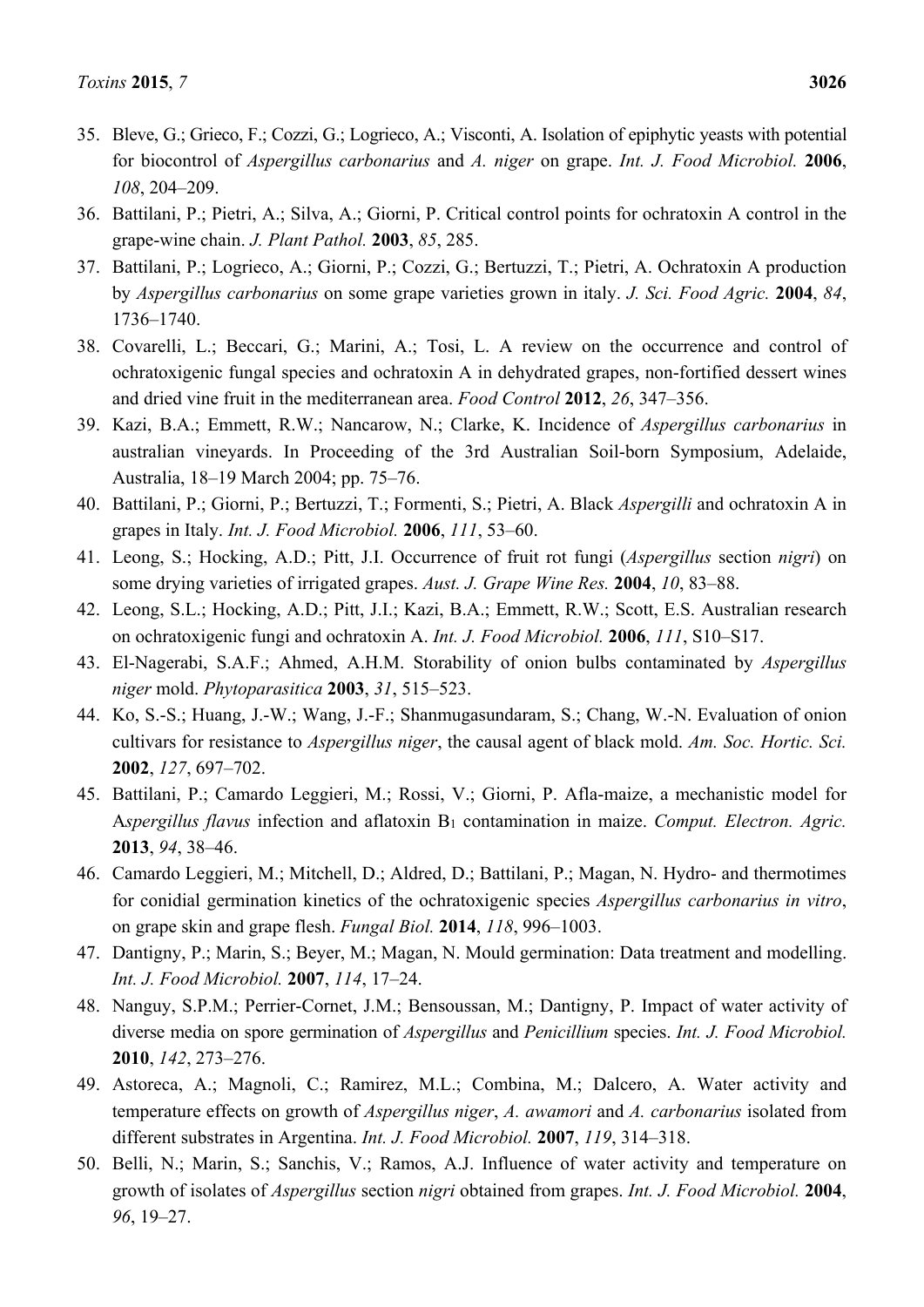- 51. Leong, S.L.L.; Hocking, A.D.; Scott, E.S. Effect of temperature and water activity on growth and ochratoxin a production by australian *Aspergillus carbonarius* and *A. niger* isolates on a simulated grape juice medium. *Int. J. Food Microbiol.* **2006**, *110*, 209–216.
- 52. Spadaro, D.; Subban, P.; Lore, A.; Gullino, M.L.; Garibaldi, A. Effect of pH, water activity and temperature on the growth and accumulation of ochratoxin A produced by three strains of *Aspergillus carbonarius* isolated from italian vineyards. *Phytopathol. Mediterr.* **2010**, *49*, 65–73.
- 53. Analytis, S. Über die relation zwischen biologischer entwicklung und temperatur bei phytopathogenen pilzen. *J. Phytopathol.* **1977**, *90*, 64–76.
- 54. Belli, N.; Ramos, A.J.; Sanchis, V.; Marin, S. Incubation time and water activity effects on ochratoxin a production by *Aspergillus* section *nigri* strains isolated from grapes. *Lett. Appl. Microbiol.* **2004**, *38*, 72–77.
- 55. Esteban, A.; Abarca, M.L.; Bragulat, M.R.; Cabanes, F.J. Effects of temperature and incubation time on production of ochratoxin A by black aspergilli. *Res. Microbiol.* **2004**, *155*, 861–866.
- 56. Belli, N.; Marin, S.; Coronas, I.; Sanchis, V.; Ramos, A.J. Skin damage, high temperature and relative humidity as detrimental factors for *Aspergillus carbonarius* infection and ochratoxin a production in grapes. *Food Control* **2007**, *18*, 1343–1349.
- 57. Paola, B. (Università Cattolica del Sacro Cuore, Piacenza, Italy). Personal communication, 2015.
- 58. Bau, M.; Bragulat, M.R.; Abarca, M.L.; Minguez, S.; Cabanes, F.J. Ochratoxigenic species from spanish wine grapes. *Int. J. Food Microbiol.* **2005**, *98*, 125–130.
- *59.* Guzev, L.; Danshin, A.; Ziv, S.; Lichter, A. Occurrence of ochratoxin A producing fungi in wine and table grapes in Israel. *Int. J. Food Microbiol.* **2006**, *111*, 67–71.
- 60. Serra, R.; Mendonca, C.; Venancio, A. Fungi and ochratoxin A detected in healthy grapes for wine production. *Lett. Appl. Microbiol.* **2006**, *42*, 42–47.
- 61. Otteneder, H.; Majerus, P. Occurence of ochratoxin A (OTA) in wine: Influence of the type of wines and its geographical origin. *Food Addit. Contam.* **2000**, *17*, 793–798.
- 62. Pietri, A.; Bertuzzi, T.; Pallaroni, L.; Piva, G. Occurrence of ochratoxin A in Italian wines. *Food Addit. Contam.* **2001**, *18*, 647–654.
- 63. European Commission. *Commission Regulation (EC) no 1881/2006 Setting Maximum Levels for Certain Contaminants in Foodstuffs*; Official Journal of European Union: Bruxelles, Belgium, 2006; pp. 5–24.
- 64. Comuzzo, P.; Rauhut, D.; Werner, M.; Lagazio, C.; Zironi, R. A survey on wines from organic viticulture from different European countries. *Food Control* **2013**, *34*, 274–282.
- 65. Dimakopoulou, M.; Tjamos, S.E.; Antoniou, P.P.; Pietri, A.; Battilani, P.; Avramidis, N.; Markakis, E.A.; Tjamos, E.C. Phyllosphere grapevine yeast *Aureobasidium pullulans* reduces *Aspergillus carbonarius* (sour rot) incidence in wine-producing vineyards in Greece. *Biol. Control.*  **2008**, *46*, 158–165.
- 66. Trnka, M.; Rötter, R.P.; Ruiz-Ramos, M.; Kersebaum, K.C.; Olesen, J.E.; Žalud, Z.; Semenov, M.A. Adverse weather conditions for european wheat production will become more frequent with climate change. *Nat. Clim. Chang.* **2014**, *4*, 637–643.
- 67. Battilani, P.; Camardo Leggieri, M. Predictive modelling of aflatoxin contamination to support maize chain management. *World Mycotoxin J.* **2015**, *8*, 161–170.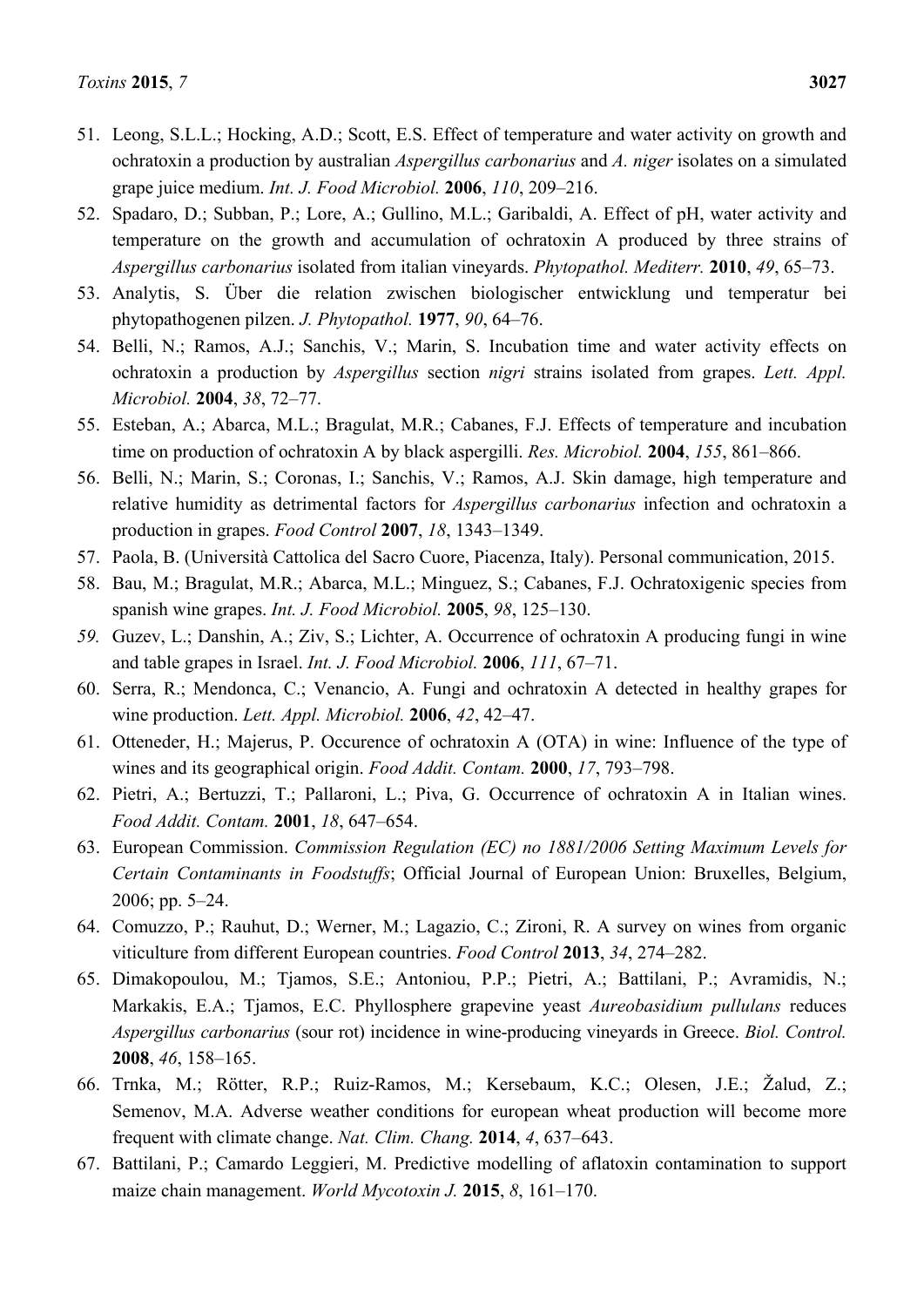- 68. Cabanes, F.J.; Accensi, F.; Bragulat, M.R.; Abarca, M.L.; Castella, G.; Minguez, S.; Pons, A. What is the source of ochratoxin a in wine? *Int. J. Food Microbiol.* **2002**, *79*, 213–215.
- 69. Varga, J.; Kozakiewicz, Z. Ochratoxin a in grapes and grape-derived products. *Trends Food Sci. Technol.* **2006**, *17*, 72–81.
- 70. Van Maanen, A.; Xu, X.M. Modelling plant disease epidemics. *Eur. J. Plant Pathol.* **2003**, *109*, 669–682.
- 71. McCatney, H.A. The influence of environment on the development and control disease. In *Environmentally Safe Approaches to Crop Disease Control*; Rechcigl, J., Ed.; CRC Press: Bocan Ratan, FL, USA, 1997.
- 72. Kapetanakou, A.E.; Panagou, E.Z.; Gialitaki, M.; Drosinos, E.H.; Skandamis, P.N. Evaluating the combined effect of water activity, pH and temperature on ochratoxin A production by *Aspergillus ochraceus* and *Aspergillus carbonarius* on culture medium and corinth raisins. *Food Control*  **2009**, *20*, 725–732.
- 73. Tassou, C.C.; Natskoulis, P.I.; Magan, N.; Panagou, E.Z. Effect of temperature and water activity on growth and ochratoxin A production boundaries of two *Aspergillus carbonarius* isolates on a simulated grape juice medium. *J. Appl. Microbiol.* **2009**, *107*, 257–268.
- 74. Marin, S.; Hodzic, I.; Ramos, A.J.; Sanchis, V. Predicting the growth/no-growth boundary and ochratoxin A production by *Aspergillus carbonarius* in pistachio nuts. *Food Microbiol.* **2008**, *25*, 683–689.
- 75. Marin, S.; Belli, N.; Lasram, S.; Chebil, S.; Ramos, A.J.; Ghorbel, A.; Sanchis, V. Kinetics of ochratoxin a production and accumulation by *Aspergillus carbonarius* on synthetic grape medium at different temperature levels. *J. Food Sci.* **2006**, *71*, M196–M200.
- 76. Mateo, E.M.; Valle-Algarra, F.M.; Mateo-Castro, R.; Jimenez, M. Impact of non-selective fungicides on the growth and production of ochratoxin a by *Aspergillus ochraceus* and *A. carbonarius* in barley-based medium. *Food Addit. Contam. A* **2011**, *28*, 86–97.
- 77. Dachoupakan, C.; Ratomahenina, R.; Martinez, V.; Guiraud, J.P.; Baccou, J.C.; Schorr-Galindo, S. Study of the phenotypic and genotypic biodiversity of potentially ochratoxigenic black Aspergilli isolated from grapes. *Int. J. Food Microbiol.* **2009**, *132*, 14–23.
- 78. Lasram, S.; Oueslati, S.; Ben Jouira, H.; Chebil, S.; Mliki, A.; Ghorbel, A. Identification of ochratoxigenic *Aspergillus* section *nigri* isolated from grapes by its-5.8s rDNA sequencing analysis and in silico rflp. *J. Phytopathol.* **2013**, *161*, 280–283.
- 79. Belli, N.; Bau, M.; Marin, S.; Abarca, M.L.; Ramos, A.J.; Bragulat, M.R. Mycobiota and ochratoxin a producing fungi from spanish wine grapes. *Int. J. Food Microbiol.* **2006**, *111*, 40–45.
- 80. European Commission. *Directive 2009/128/EC Estabilishing a Framework for Community Action to Achieve the Sustainable Use of Pesticides*; Official Journal of European Union: Bruxelles, Belgium, 2009; pp. 71–86.
- 81. Campbell, C.L.; Madden, M.V. *Introduction to Plant Disease Epidemiology*; John Wiley & Sons: New York, NY, USA, 1990.
- 82. Dantigny, P.; Guilmart, A.; Bensoussan, M. Basis of predictive mycology. *Int. J. Food Microbiol.*  **2005**, *100*, 187–196.